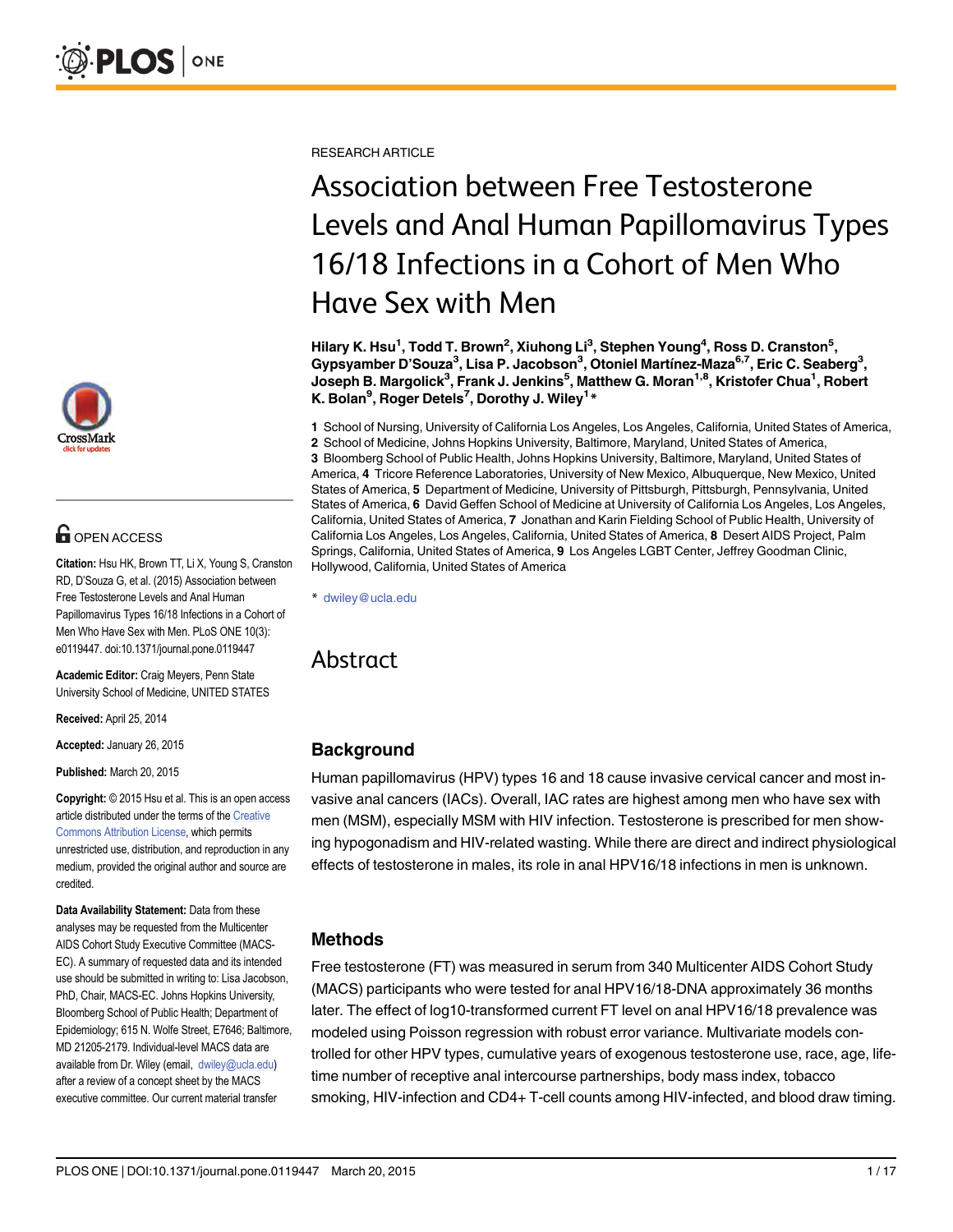<span id="page-1-0"></span>

agreement with the MACS does not allow us to distribute this dataset. Distribution to others must be individually requested from the MACS.

Funding: The MACS is funded primarily by the National Institute of Allergy and Infectious Diseases (NIAID, <http://www.niaid.nih.gov/Pages/default.aspx>), with additional cofunding from the National Cancer Institute (NCI, [www.cancer.gov\)](http://www.cancer.gov). Grant numbers: Baltimore (U01-AI-35042), Chicago (U01-AI-35039), Los Angeles (U01-AI-35040), Pittsburgh (U01-AI-35041), and Data Coordinating Center (UM1-AI-35043). Targeted supplemental funding for specific projects was also provided by the National Heart, Lung, and Blood Institute (NHLBI, [http://www.nhlbi.](http://www.nhlbi.nih.gov) [nih.gov\)](http://www.nhlbi.nih.gov), and the National Institute on Deafness and Communication Disorders (NIDCD, [http://www.nidcd.](http://www.nidcd.nih.gov/Pages/default.aspx) [nih.gov/Pages/default.aspx](http://www.nidcd.nih.gov/Pages/default.aspx)). MACS data collection is also supported by the Johns Hopkins University Clinical and Translational Science Awards: UL1TR000424(JHU CTSA,[http://ictr.johnshopkins.](http://ictr.johnshopkins.edu) [edu\)](http://ictr.johnshopkins.edu). The funders had no role in study design, data collection and analysis, decision to publish, or preparation of the manuscript.

Competing Interests: Drs. Wiley, Cranston and D'Souza receive research funding from Merck, Sharp, & Dohme (Merck & Co., Inc). Dr. Wiley has been paid for educational lectures to healthcare providers by Merck & Co., Inc. Dr. Cranston has received honoraria for published works for Wolters Kluwer, publishers of UptoDate.com. Dr. Young is a member of a scientific advisory board for RocheDiagnostic Corporation & Quidel Corporation. Dr. Jacobson has participated on an advisory panel on outcomes for Bristol Myers Squibb. Dr. Brown has served a consultant to EMD-Serono, Merck, Abbvie, Gilead, ViiV Healthcare and had received research support from Merck and GSK. None of these agencies funded this work. Other authors have declared that no competing interests exist.

#### Results

Participants were, on average, 60 (+5.4) years of age, White (86%), and HIV-uninfected (56%); Twenty-four percent tested positive for anal HPV16 and/or 18-DNA (HPV16 prevalence=17.1%, HPV18=9.1%). In adjusted analysis, each half-log10 increase of FT was associated with a 1.9-fold (95% Confidence Interval: 1.11, 3.24) higher HPV16/18 prevalence. Additionally, other Group 1 high-risk HPVs were associated with a 1.56-fold (1.03, 2.37) higher HPV16/18 prevalence. Traditional risk factors for HPV16/18 infection (age, tobacco smoking; lifetime number of sexual partners, including the number of receptive anal intercourse partnerships within 24 months preceding HPV testing) were poorly correlated with one another and not statistically significantly associated with higher prevalence of HPV16/ 18 infection in unadjusted and adjusted analyses.

#### **Conclusions**

Higher free testosterone was associated with increased HPV16/18 prevalence measured approximately three years later, independent of sexual behavior and other potential confounders. The mechanisms underlying this association remain unclear and warrant further study.

# Introduction

Gay, bisexual and other men who have sex with men (MSM) are at high risk for both human immunodeficiency virus (HIV) and human papillomavirus (HPV) infections  $[1-3]$  $[1-3]$  $[1-3]$  $[1-3]$ . Over 100 different HPVs are well characterized, of which 12–25 are sexually transmitted between partners and are associated with high risk for cancers, including HPV types 16 (HPV16) and 18 (HPV18) [\[4](#page-13-0), [5](#page-13-0)]. Experts classify HPV16 and 18 together with HPV31, 33, 35, 39, 45, 51, 52, 56, 58, and 59 as strongly carcinogenic (Group 1) high-risk HPVs (hrHPVs) because of associations with cervical cancers. HPV26, 30, 34, 53, 66, 67, 68, 69, 70, 73, 82, 85, and 97 show more limited associations with human cancers and are classified as weakly carcinogenic (Group 2) hrHPVs [[4](#page-13-0)]. Nearly 72–90% of HPV-associated anal malignancies and over 70% of cervical malignancies are causally related to HPV16 and 18 alone, making them of special interest [\[6](#page-14-0)–[9](#page-14-0)]. Other genital-tropic HPVs are classified as lower risk HPVs (lrHPVs) and are associated with low-grade dysplasia including genital warts  $[4]$  $[4]$ .

Sex hormones have been linked to HPV-related cervical cancers through the association between oral contraceptive (OC) use and parity in women  $[10]$  $[10]$  $[10]$ . For example, large human casecontrol studies show OC use  $\geq$ 5 years increases risk for in situ and invasive cervical carcinoma by approximately 3.4-fold  $[11-18]$  $[11-18]$  $[11-18]$  $[11-18]$ . Although few studies have explored sex hormone receptor distribution in anal tissues, data suggest that androgen and estrogen receptors (AR, ER) are detectable in stratified anal epithelium, with deeper strata showing greater abundance than more superficial epithelium [[19](#page-14-0)]. ERs and ARs are additionally detected in connective tissues underlying the anal epithelium [\[19\]](#page-14-0). Histological similarity suggest that the ectocervix and anus may both support (HPV) carcinogenesis, but no data associate HPV infections and cancers with exposures to androgens such as endogenous and exogenous testosterone, pharmacological equivalents, and their downstream metabolites.

Available data suggest that frailty, hypogonadism, and wasting disease symptoms; as well as age and obesity are associated with lower circulating serum testosterone levels [[20](#page-14-0)–[25](#page-15-0)]. In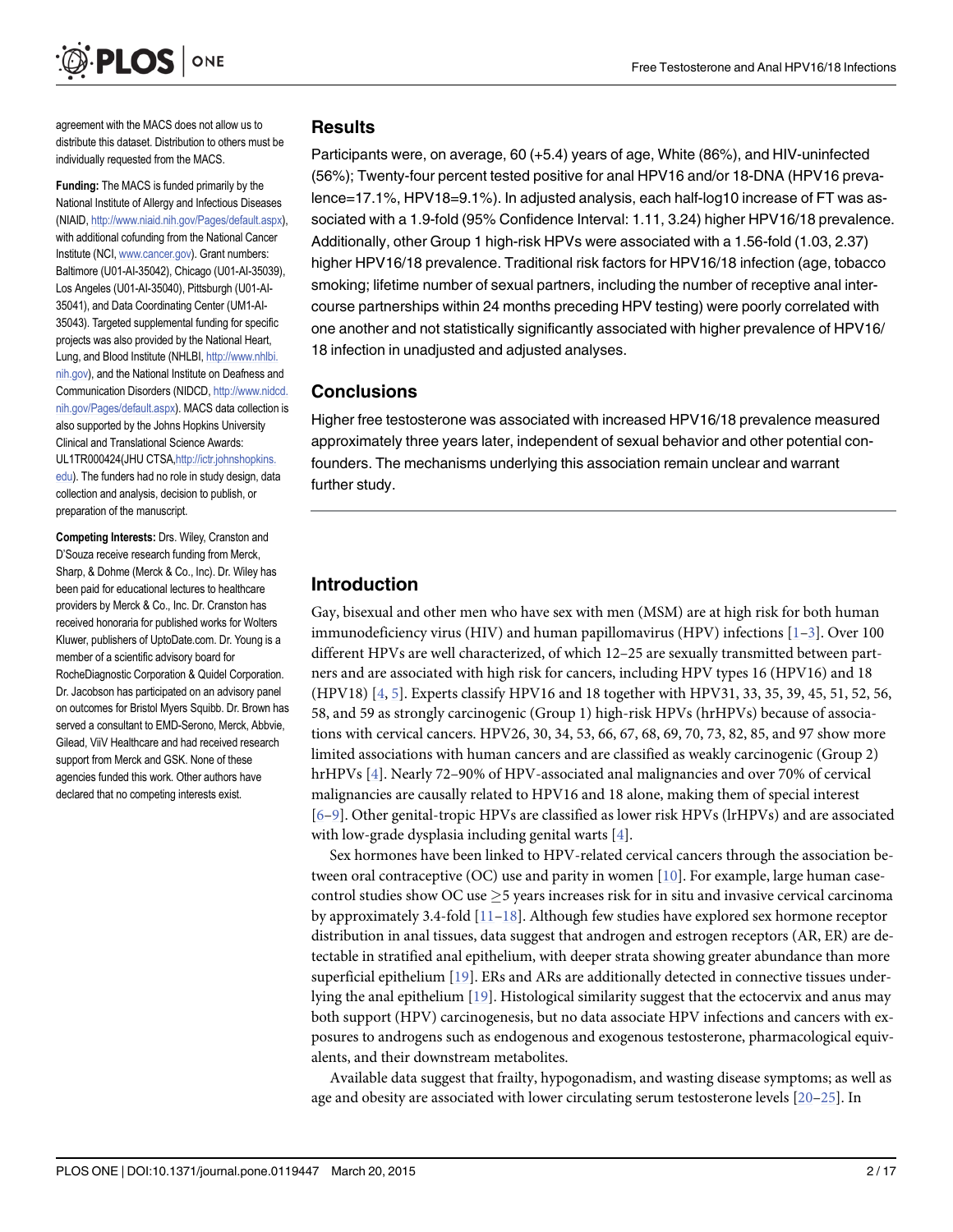<span id="page-2-0"></span>HIV-infected men, especially in those who develop AIDS-defining illnesses, testosterone levels are lower than in HIV-uninfected men  $[20, 26]$  $[20, 26]$  $[20, 26]$  $[20, 26]$  $[20, 26]$ . Our goal was to evaluate the association between serum free testosterone (FT) and the prevalence of anal HPV16 and/or 18 (HPV16/18) infections in a well-described cohort of MSM, and to identify possible risk factors for anal HPV infection which may affect invasive anal cancer (IAC) risk.

### Methods

#### **Subjects**

The Multicenter AIDS Cohort Study (MACS) protocol and its substudies, including the Anal Health Study (AHS), were approved locally by institutional review boards at each of four U.S. MACS study sites: (Baltimore) Johns Hopkins Bloomberg School of Public Health, (Chicago) Northwestern University, (Los Angeles) UCLA, and (Pittsburgh) University of Pittsburgh. Written informed consent for study procedures, specimen collection and testing were provided by the sample of 340 men evaluated for this study.

Overall, the MACS has enrolled 6,972 HIV-infected and -uninfected MSM in its lifetime: 4,954 men were enrolled between 1984–1985, 668 men between 1987–1991, and 1,350 men between 2001–03 1,350 [[27](#page-15-0), [28](#page-15-0)]. By the year 2012, 2,291 MSM remained enrolled and active in the MACS, of which 49% (1131/2291) were HIV-infected, and 61% (1389/2291) had been enrolled before 2001 [\[1\]](#page-13-0). Physical examination data, self- and interviewer-administered questionnaires for sociodemographic, sexual and other behavior characteristics, and laboratory specimens, including blood serum and cells, are collected semi-annually.

#### Sample/Specimen Selection

These analyses reflect data from two separately conducted MACS sub-studies that evaluated serum testosterone and anal HPVs among HIV-infected and -uninfected men. The testosterone study (parent study) evaluated the hypothesis that HIV-infection affected serum FT levels using a nested case-control study design. Specifically, serum specimens for 542 HIV-infected and -uninfected men  $\geq$ 45 years of age were retrospectively selected from the MACS repository and tested for testosterone. Peripheral blood specimens collected from all men evaluated at each study visit were separated into cells and serum at local sites and aliquots of varying volumes were cryopreserved for long-term storage. Frozen serum specimens were shipped monthly on dry ice to the national MACS repository for all men completing a study visit. For these analyses, testosterone-tested specimens for the parent study had been frozen and thawed once, at most, prior to (testosterone) testing. Bolelli, et al. and others suggest testosterone analytes are stable in frozen serum 10 or more years  $[29-31]$  $[29-31]$  $[29-31]$  $[29-31]$  $[29-31]$  and the specimens in this study had an average interval of 3.3 years  $(\pm 2.2)$  between collection and testing.

Case and control specimens tested for the parent study were selected from repository samples and up to six serum specimens/subject were evaluated. Controls were matched to cases based upon gender, race, enrollment period, study site, and specimen-collection (calendar) time, and age ( $\pm$ 5 years). HIV-infected men (cases) were selected if  $\geq$ 3 specimens were available, with  $>$ 1 samples collected  $<$ 3 years before beginning highly active antiretroviral therapy (HAART), and  $\geq$ 2 samples collected within 10 years following HAART initiation. The availability and initiation of HAART varied among cases, and accordingly, temporally-matched test specimens ranged widely. For men who later enrolled in the Anal Health Study, first specimens tested for testosterone were collected between May, 1993 and February, 2006; similarly, the last specimens tested in each subject's specimen set were collected between June 1997 and January 2010. For each man, testosterone data for only one visit were included in the analysis (as described in the "exposure of interest" section below).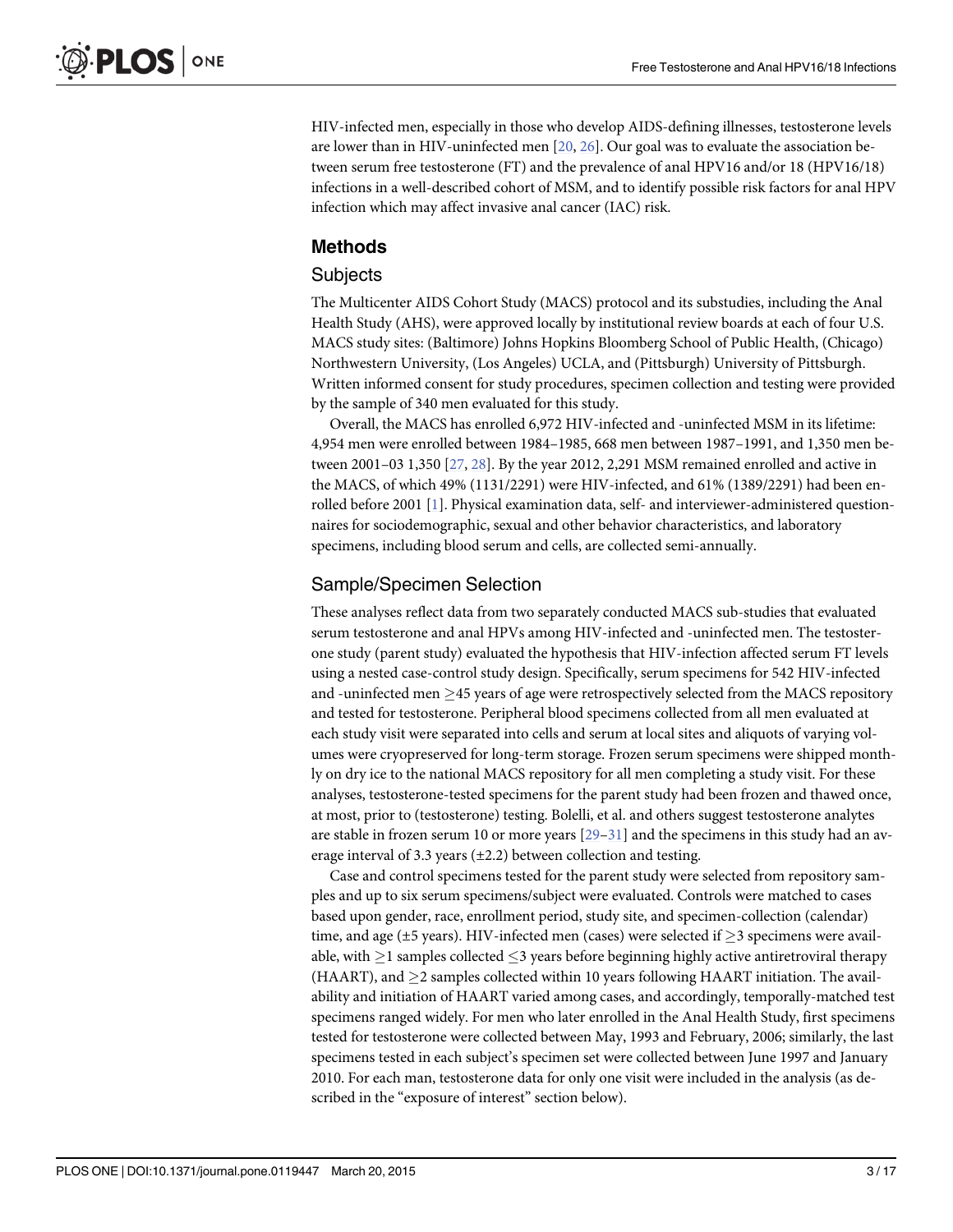<span id="page-3-0"></span>HPV data were collected as part of a second sub-study that began active enrollment of 1,504 men in March 2010. Anal swab specimens were collected using a standardized clinical protocol and all active MACS men were eligible to participate  $[1, 32]$  $[1, 32]$  $[1, 32]$  $[1, 32]$  $[1, 32]$ . DNA extracted from swab specimens were tested for HPV and samples were stored for 42 days on average before HPV testing [\[1](#page-13-0)]; importantly, PreservCyt specimens may be stored at 2°- 30°C for up to 6 months before HPV testing (Hologic, Inc., Bedford, MA) [\[33\]](#page-15-0).

Thus, this study is best conceptualized as a voluntary follow-up study of 340 HIV-infected and—uninfected men who were tested for FT as part of a passive, nested case-control analysis of associations between serum FT, HIV-infection and HAART [\(S1 Fig](#page-12-0)., [S1 Table\)](#page-12-0). Specifically, 340 of 542 (63%) FT-tested men from the parent study were alive and elected to undergo anal HPV testing. Non participants included 6% (33/542) of men who were lost to follow-up, 10% (54/542) of whom died before the first HPV test visit, and 21% (115/542) of whom were eligible but opted out of (HPV/cytology) testing. Together, sociodemographic, sexual and behavioral data, and the FT measurement proximal to the HPV genotyping test visit were analyzed to test the hypothesis that FT increased the probability of HPV16/18 infection.

The outcome of interest was HPV Type 16 or 18 DNA detected in anal swab specimens. Each specimen was collected using a standard clinical protocol: A Dacron swab was inserted approximately 2 inches beyond the anal verge, approximated to the wall and withdrawn, while rotated, over ~30 seconds before being placed into 20 mL of preservative (PreservCyt, Cytyc Corporation, Marlborough, MA)  $[1, 32]$  $[1, 32]$  $[1, 32]$  $[1, 32]$ . A vortex mixer was used for several minutes to dislodge the collected material from swabs within the preservative containers. DNA was extracted from 250 μL of the cytology sample (Qiagen MinElute PCR Purification kit, Qiagen, Valencia, CA), 50  $\mu$ L was amplified (for HPV-DNA) using the PGMY09/11 primer system [\[34\]](#page-15-0). Denatured PCR-products were hybridized to a probe array and were tested for 37 different HPVs types, including HPV16 and-18, 18 other Group 1 and 2, strongly and weakly carcinogenic, hrHPVs and 16 lrHPVs (Linear Array (HPV-LA) Roche Diagnostic Laboratories, Pleasanton, California) [\[4,](#page-13-0) [35,](#page-15-0) [36\]](#page-15-0). To evaluate contamination, positive and negative controls are run with each HPV-LA assay; data suggest the assay detects both single and multi-type infections more sensitively than earlier technologies and target amplification assays  $[35, 36]$  $[35, 36]$  $[35, 36]$ . Less than 1% (3/ 340) of first drawn cytology specimens were inadequate using HPV-LA; for those, findings from the second visit were evaluated in these analyses.

FT, the exposure of interest, was derived from total testosterone measured in cryopreserved serum using liquid chromatography-tandem mass spectrometry, and sex-hormone binding globulin estimated from radioimmunoassay [\[26\]](#page-15-0). The Vermeulen equation was used to estimate FT which closely approximates exact measures of FT obtained from equilibrium dialysis methods [\[37\]](#page-15-0). For this assay, the lower threshold for normal specimens drawn in the morning (AM) is 50 pg/mL  $[38, 39]$  $[38, 39]$  $[38, 39]$ . The FT measurement selected for these analyses was based on a focused preliminary assessment of the FT data. HAART initiation varied across the study group and the series of FT measurements for each case and matched control straddled the first visit where HAART use was reported by the index (matched) case in the parent study. Consequently, the first and last FT in the series of estimates from the parent study was collected, on average, 11.4 (+4.3) and 3.3 (+2.3) years before HPV testing, respectively. When considered together, the average slope for each subject's FT measurements over the observation period was small, decreasing over time, and closely approximated for HIV-infected and -uninfected men: i.e., for  $log_{10}$ -transformed data,  $\beta$  = -0.003 (+0.06) and  $\beta$  = -0.007 (+0.03), respectively. FT measured in serum was not statistically significantly associated with the time lapse between the last FT measurement and the first HPV test visit (for  $log_{10}$ -transformed data, β = 0.014, p = 0.175). Thus, the FT measurement closest to the HPV test visit was selected and evaluated for these analyses.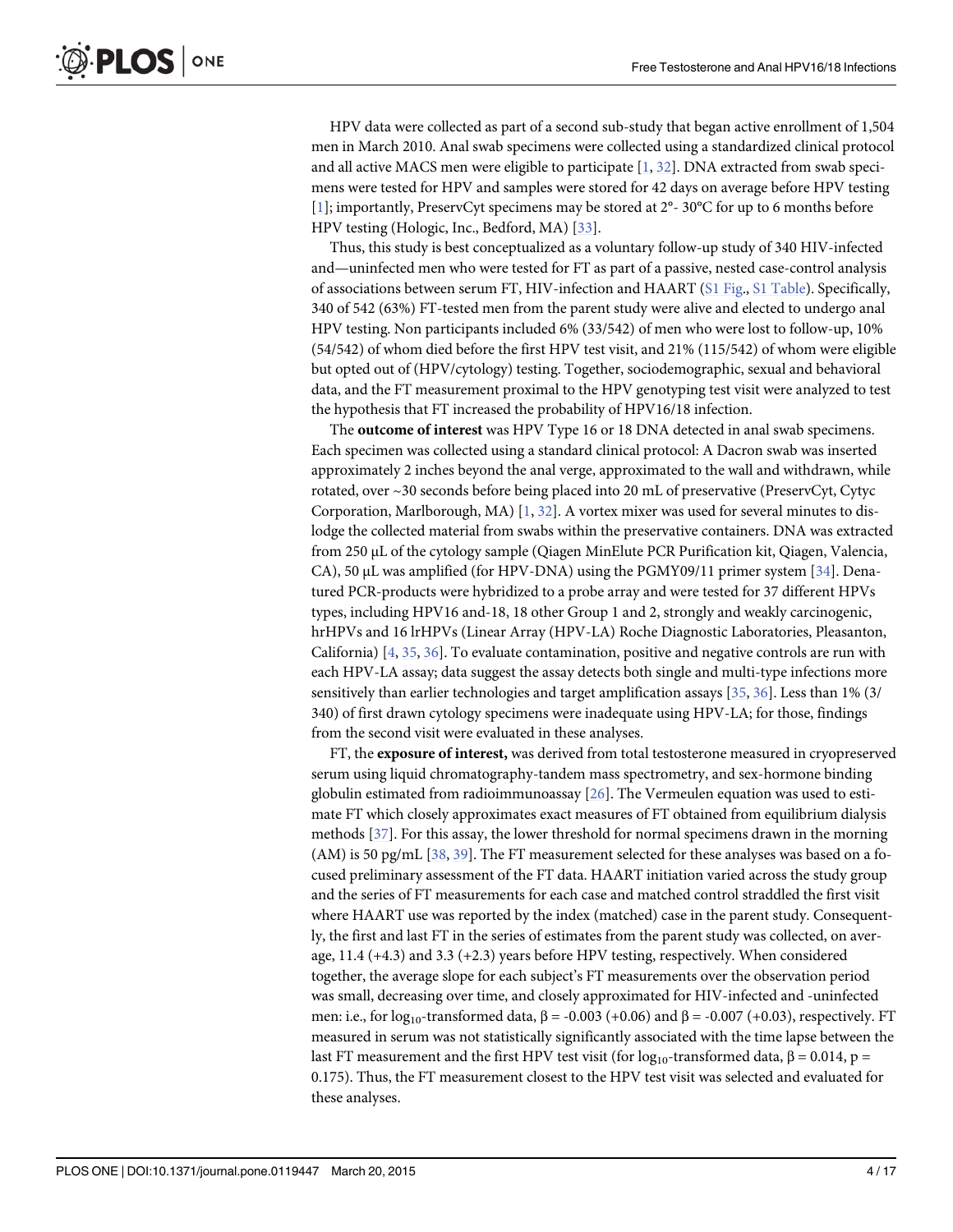#### <span id="page-4-0"></span>Other covariates

We evaluated demographic characteristics that were collected at semiannual visits, including age, race (White non-Hispanic vs. others); other Group 1, Group 2 and low risk HPVs; tobacco smoking, alcohol use, body mass index (kg/m<sup>2</sup>, BMI), HIV-infection characteristics at the HPV test visit, and Hepatitis C virus (HCV) infection, known to be associated with FT [\[26\]](#page-15-0). Also, men who tested positive for  $\geq 1$  of 9 other Group 1 strongly carcinogenic hrHPVs (HPV31, 33, 35, 39, 45, 51, 52, 58, or 59), for any of 9 Group 2 weakly carcinogenic hrHPVs (HPV26, 53, 66, 67, 68, 69, 70, 73, and 82), or for  $\geq$  1 of 16 lrHPVs (HPV 6, 11, 40, 42, 54, 55, 61, 62, 64, 71, 72, 81, 83, 84, IS39, or CP6108) detected by the HPV-LA assay were compared to men that tested negative, respectively  $[4, 35, 36]$  $[4, 35, 36]$  $[4, 35, 36]$  $[4, 35, 36]$  $[4, 35, 36]$  $[4, 35, 36]$  $[4, 35, 36]$ . The number of sexual partnerships and smoking and alcohol use characteristics were evaluated over three periods: (1) lifetime exposure up until the first ever MACS visit (MACS Visit 1), (2) cumulative exposure between each man's first MACS visit and the visit 24 months before HPV testing, and (3) the last 24 months before HPV testing. Levels of alcohol and tobacco use showed no associations with HPV; thus, everusers of alcohol and tobacco during each period were compared to non-users. Associations between cumulative pack-years of tobacco use at visit 1, between visit 1 and the FT visit, and during the last 24 months were poorly to modestly correlated ( $r = 0.40 - 0.65$ , p-values $< 0.001$ ) and poorly associated with HPV16/18 DNA detection in exploratory univariate and multivariate analyses. However, ever having smoked prior to MACS visit 1, between the baseline MACS visit and the FT visit, and during the last 24 months of observation were strongly correlated  $(r = 0.64 - 0.97, p-values < 0.001)$ ; for this reason, only smoking closest to the HPV test visit was included in the final model. Those with BMI  $\geq$ 25 kg/m<sup>2</sup> were compared to subjects with BMI  $<$  25 kg/m<sup>2</sup> men. For 32 men missing BMI measures at the testosterone visit, BMI measured at the closest MACS visit was used. Men reporting >500, 201–500, and 51–200 lifetime sex partners at MACS Visit 1 were compared to men who reported 50 sex partners at MACS Visit 1. Men who reported  $\geq$  355, 133–354, and 63–132 partners, representing quartile cutoffs, between MACS Visit 1 and the visit 24 months before HPV testing were compared to men who reported  $<$  63 partners over the same interval. Men who reported  $>$  4 and 1–3 receptive anal intercourse (RAI) partners for the last 24 months prior to HPV testing were compared to those who reported none. For 5 men missing RAI partnership data for  $\geq$  1 study visits during the last 24 months of observation, the number reported at each of the last four visits with complete RAI data before HPV testing were included. Lifetime cumulative duration of exogenous testosterone use in years was calculated for men who reported ever using exogenous testosterone. For these analyses, exogenous testosterone products included Androderm (Actavis, Inc., Salt Lake City, UT), AndroGel (AbbVie Inc., North Chicago, IL), Delatestryl (SAB-Pharma Inc., Boucherville, QC, Canada), Striant (Mipharm S.p.A, Milan, Italy), Testoderm (Alza Corporation, Mountain View, CA), and Virilon (Star Pharmaceuticals, Inc., North Miami Beach, FL). Data for three MACS study sites were compared to data from the site with the largest population, and men who enrolled early in the MACS, before 2001, were compared to those enrolled in 2001–2003 to control for sociodemographic differences. Time of phlebotomy was included in the analysis to control for differences associated with diurnal variation in testosterone secretion: before vs. after noon.

#### Statistical analysis

Participant characteristics were described overall, stratified by HPV16/18 infection and HIVstatus, using chi-squared and Fisher's exact test. Risk factors for HPV16/18 positivity were assessed in univariate and multivariate analysis using Poisson regression with robust error variance analyses, and prevalence ratios (PR) and 95% confidence intervals (95% CI) are reported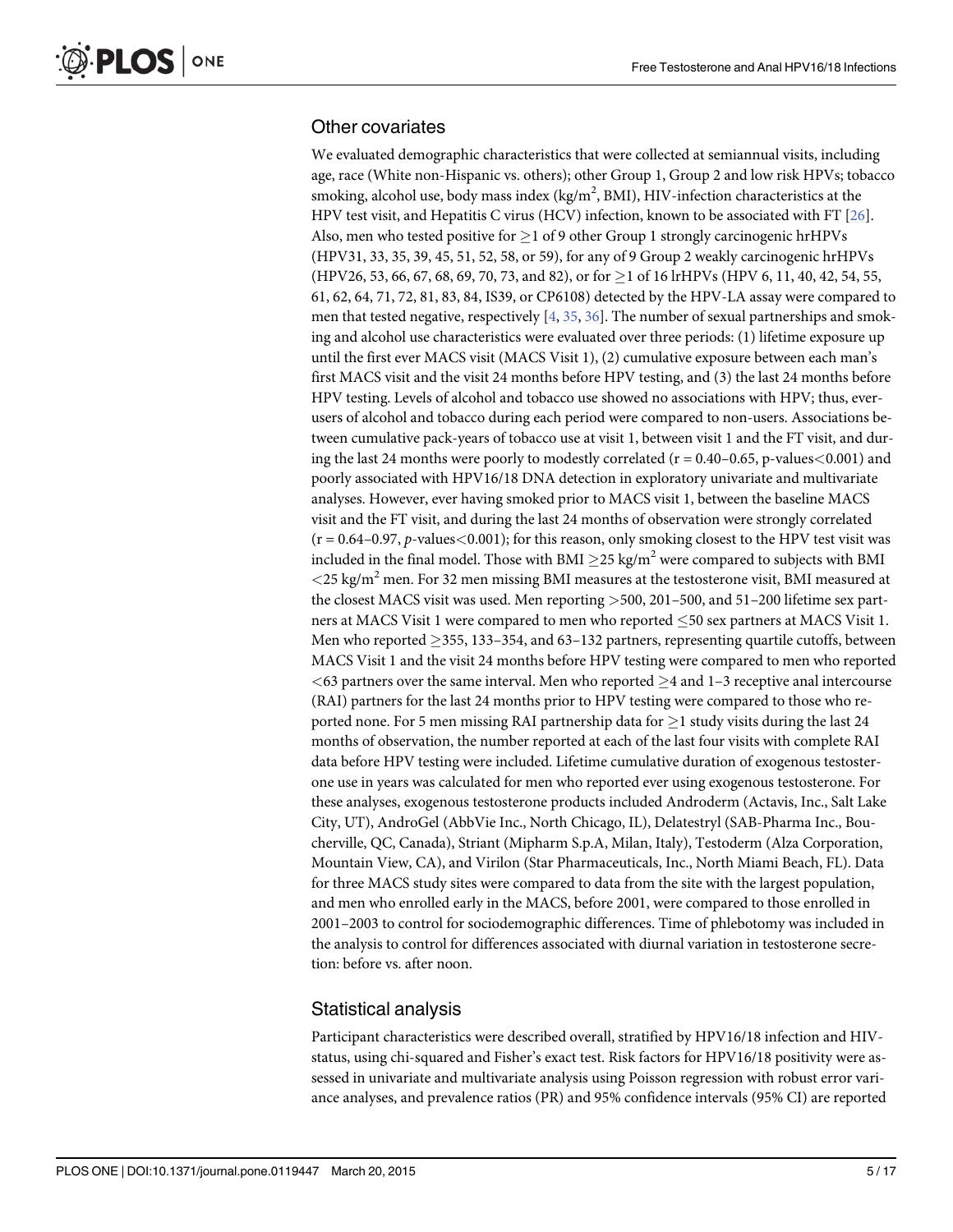<span id="page-5-0"></span>[\[40](#page-15-0)]. The effect of testosterone level on HPV prevalence used half  $log_{10}$ -transformed FT. Cochran-Armitage tests for trend and Pearson correlation coefficients described associations between continuous variables. Variables were eliminated from the full model using quasi-likelihood under the independence model criterion statistics over four iterations.

#### **Results**

At the HPV study visit, on average, men were 60 (Standard Deviation (+): 5.4) years of age, White (86%, 294/340), and more than half were HIV-uninfected (56%, 189/340; [Table 1](#page-6-0)). The FT measurement for the visit most closely preceding the HPV test visit varied widely ( $\mu$  = 76.3 (+ 54.7) pg/mL), especially among HIV-infected men: 82.9 (+78.3) vs. 70.9 (+21.2), for HIVuninfected men ([Table 2](#page-8-0), [S2 Fig.](#page-12-0)). Only 10% (34/340) of men reported ever using exogenous testosterone and, among them, all were HIV-infected and 62% (21/34) showed BMI <25 kg/  $\text{m}^2$ . Smoking at the first MACS visit, at the FT and the HPV test visits were correlated with one another, but not the number and character of sexual partnerships reported at these three visits or with age or detection of HPV16/18 DNA. Median FT levels between HPV16/18-infected and-uninfected men (75.2 vs. 65.5 pg/mL,  $p = 0.006$ ) ([Table 1](#page-6-0)), and HIV-infected anduninfected men (69.1 vs. 70.2 pg/mL,  $p = 0.04$ ) ([Table 2\)](#page-8-0) differed. Although 21% (72/340) of men showed clinically low FT (<50 pg/mL), HIV-infected men showed an almost 2-fold higher odds of having FT below 50 pg/mL than HIV-uninfected men in the unadjusted analysis: 28% (41/151) vs. 15% (30/189); OR = 2.04 (1.20, 3.46).

Nearly 24% (80/340) of participants tested HPV16/18-positive; of these, 17% (58/340) tested positive for HPV16 and 9% (31/340) showed HPV18-DNA. Only 41% (33/80) tested positive for HPV16 or-18 alone from among the 12 Group 1 hrHPVs [\[4](#page-13-0)]. Nearly 31% (105/340) of all men tested positive for Group 1 hrHPVs other than HPV16/18, and men who tested positive for Group 2 hrHPVs showed 1.6 times higher prevalence of HPV16/18-DNA than did men who tested negative for Group 2 hrHPVs,  $31\%$  vs. 19% (p = 0.02). The prevalence of HPV16/18 was nearly as common among men testing positive for  $\geq$  1 lrHPVs than not: 26% vs. 20% [\(Table 1\)](#page-6-0). HIV-infected men having  $\leq$ 500 CD4+ T-cells/mm<sup>3</sup> had a higher prevalence of HPV16/18 infection than HIV-infected men with  $>$  500 cells/mm<sup>3</sup> and HIV-uninfected men: 37% (23/63) vs. 24% (21/88) vs. 19% (36/189), respectively (Cochran-Armitage Test for Trend,  $p<0.01$ ; [Table 2\)](#page-8-0). Men whose FT visit was more closely approximated to the HPV DNA test visit were no more likely to test positive for HPV16/18 than those with longer intervals, measured in years (PR =  $0.99$  ( $0.92$ ,  $1.07$ )), and the time interval between FT and HPV test visits was poorly correlated with FT ( $r^2$  = 0.04,  $p$  = 0.40). Additionally, the mean and variation of FT levels for HPV16/18-infected men was greater than that for men that tested positive for other Group 1 hrHPVs and those who tested negative for all Group 1 viruses ([S3 Fig.](#page-13-0)).

The multivariate analysis showed that the prevalence of HPV16/18-DNA detected in anal specimens increased 1.9-fold for each half  $log_{10}$  increase in FT (PR = 1.90 (95% CI: 1.11, 3.24)), even after controlling for age, race, cumulative years of exogenous testosterone use, self-reported lifetime number of sexual partnerships, BMI, tobacco smoking, HIV-infection and CD4 + T-cell count, among the HIV-infected men, and the timing of blood draws [\(Table 3](#page-9-0)). Non-Whites showed 2.3-fold higher prevalence of HPV16/18-DNA, though the estimate in the final model was not statistically significant ( $p \ge 0.05$ ) ([Table 3](#page-9-0)). Prevalence of other Group 1 hrHPVs showed a 1.6-fold higher prevalence of HPV16/18 compared to those uninfected with other Group 1 viruses; however, adjusted analyses showed no statistically significant associations between HPV16/18 infection and Group 2 hrHPVs or lrHPVs (i.e., PR = 1.26 (0.81, 1.96) and 1.14 (0.74, 1.77)). Although not statistically significant, the adjusted model showed HIVinfected men with  $\leq 500 \text{ CD}4$ + cells/mm<sup>3</sup> had a 1.6-fold higher prevalence of HPV16/18 than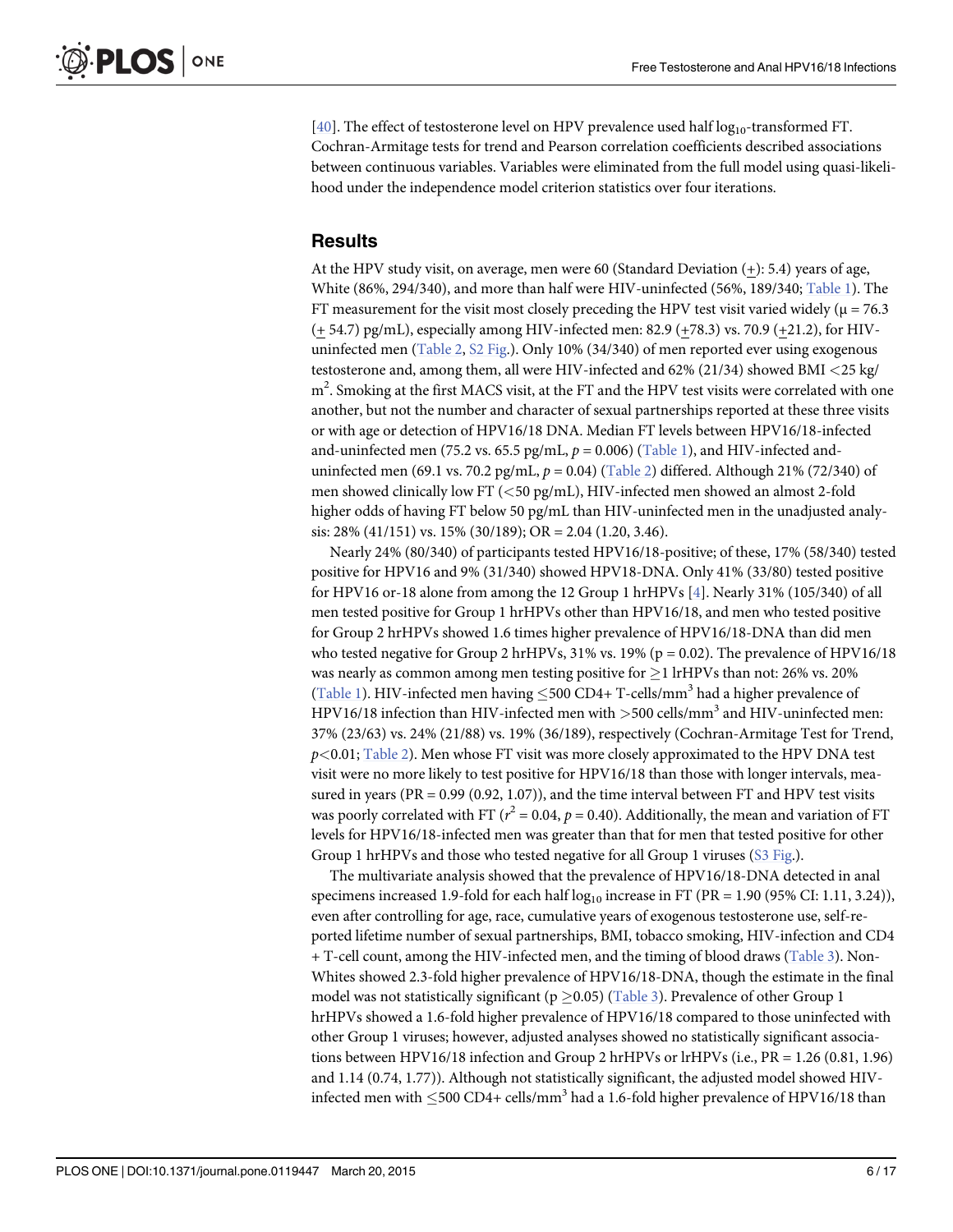<span id="page-6-0"></span>

| <b>OF PLOS</b> ONE |  |
|--------------------|--|
|--------------------|--|

| Characteristic                                               | HPV16 and/or 18 <sup>a</sup> Positive N<br>(Column %) | HPV16 and HPV18 Negative N<br>(Column %) | <b>Total N(Column</b><br>%) | $p^b$       |
|--------------------------------------------------------------|-------------------------------------------------------|------------------------------------------|-----------------------------|-------------|
| Age                                                          |                                                       |                                          |                             |             |
| $45 - 49$                                                    | 3(4)                                                  | 6(2)                                     | 9(3)                        | $_{\rm NS}$ |
| $50 - 59$                                                    | 38 (48)                                               | 124 (48)                                 | 162 (48)                    |             |
| $60 - 69$                                                    | 34 (43)                                               | 121(47)                                  | 155 (46)                    |             |
| $70 - 79$                                                    | 4(5)                                                  | 9(3)                                     | 13(4)                       |             |
| $80+$                                                        | 1(1)                                                  | 0(0)                                     | 1(0)                        |             |
| Race                                                         |                                                       |                                          |                             |             |
| White Non-Hispanic                                           | 75 (94)                                               | 219 (84)                                 | 294 (86)                    | 0.04        |
| Non-White                                                    | 5(6)                                                  | 41 (16)                                  | 46 (14)                     |             |
| <b>HIV Infection</b>                                         |                                                       |                                          |                             |             |
| Negative                                                     | 36 (45)                                               | 153 (59)                                 | 189 (56)                    | 0.04        |
| Positive                                                     | 44 (55)                                               | 107(41)                                  | 151 (44)                    |             |
| $>$ 500 CD4 T-cells/mm <sup>3</sup>                          | 21(48)                                                | 67 (63)                                  | 88 (58)                     | <b>NS</b>   |
| $\leq$ 500 CD4 T-cells/mm <sup>3</sup>                       | 23 (52)                                               | 40 (37)                                  | 63 (42)                     |             |
| Ever smoked tobacco within last 24 months before HPV testing |                                                       |                                          |                             |             |
| Yes                                                          | 59 (74)                                               | 186 (72)                                 | 245 (72)                    | $_{\rm NS}$ |
| No                                                           | 21 (26)                                               | 74 (28)                                  | 95 (28)                     |             |
| Ever drank alcohol within last 24 months before HPV testing  |                                                       |                                          |                             |             |
| Yes                                                          | 75 (94)                                               | 246 (95)                                 | 321 (94)                    | <b>NS</b>   |
| No                                                           | 5(6)                                                  | 14(5)                                    | 19(6)                       |             |
| <b>HPV16/18</b>                                              |                                                       |                                          |                             |             |
| Positive                                                     | ۰                                                     | $\blacksquare$                           | 80(24)                      |             |
| Negative                                                     | $\overline{\phantom{a}}$                              | $\overline{\phantom{a}}$                 | 260 (76)                    |             |
| <b>Group 1 hrHPVs</b>                                        |                                                       |                                          |                             |             |
| HPV16, 18 only                                               | $\overline{\phantom{a}}$                              | $\blacksquare$                           | 33(9)                       | <b>NS</b>   |
| HPV16, 18, & other                                           |                                                       | $\overline{\phantom{a}}$                 | 47 (14)                     |             |
| Other Group 1 hrHPVs Only (No 16/<br>18)                     | $\blacksquare$                                        | $\overline{\phantom{a}}$                 | 105(31)                     |             |
| Negative                                                     | $\qquad \qquad \blacksquare$                          |                                          | 155 (46)                    |             |
| <b>Group 2 hrHPVs</b>                                        |                                                       |                                          |                             |             |
| Positive                                                     | 37(46)                                                | 82 (32)                                  | 119(21)                     | 0.02        |
| Negative                                                     | 43 (154)                                              | 178 (68)                                 | 221 (79)                    |             |
| <b>IrHPVs</b>                                                |                                                       |                                          |                             |             |
| Positive                                                     | 54 (68)                                               | 155 (60)                                 | 209 (61)                    | <b>NS</b>   |
| Negative                                                     | 26 (32)                                               | 105 (40)                                 | 131 (39)                    |             |
| Use of exogenous testosterone                                |                                                       |                                          |                             |             |
| Yes                                                          | 12(15)                                                | 22(8)                                    | 34(10)                      | ${\sf NS}$  |
| No                                                           | 68 (85)                                               | 238 (92)                                 | 306 (90)                    |             |
| Hepatitis C Virus <sup>c</sup>                               |                                                       |                                          |                             |             |
| Positive                                                     | 4(5)                                                  | 14(5)                                    | 18(5)                       | ${\sf NS}$  |
| Negative                                                     | 76 (95)                                               | 246 (95)                                 | 322 (95)                    |             |
| <b>Study Center</b>                                          |                                                       |                                          |                             |             |
| 1 Baltimore                                                  | 22 (28)                                               | 64 (25)                                  | 86 (24)                     | ${\sf NS}$  |
| 2 Chicago                                                    | 11(14)                                                | 54 (21)                                  | 65 (19)                     |             |
| 3 Pittsburgh                                                 | 13 (16)                                               | 39(15)                                   | 52(15)                      |             |
| 4 Los Angeles                                                | 34 (43)                                               | 103 (40)                                 | 137 (40)                    |             |
|                                                              |                                                       |                                          |                             |             |

#### [Table 1.](#page-5-0) Characteristics of 340 Men Who Have Sex with Men Who Were Tested for Anal HPV DNA and Free Testosterone by HPV16/18 Positivity.

(Continued)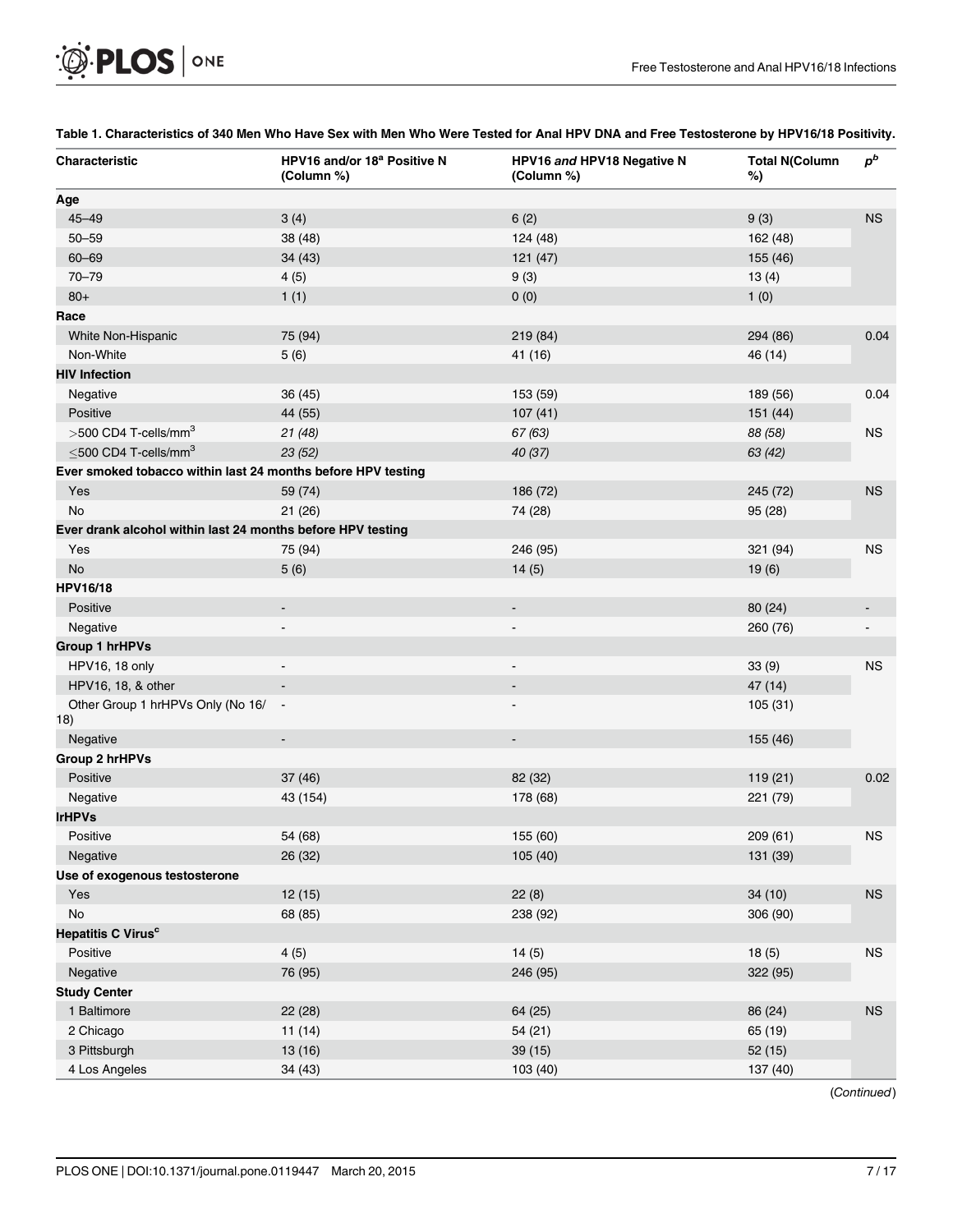#### Table 1. (Continued)

| <b>Characteristic</b>                                               | HPV16 and/or 18 <sup>a</sup> Positive N<br>(Column %)                                       | HPV16 and HPV18 Negative N<br>(Column %) | <b>Total N(Column</b><br>%) | $p^b$     |
|---------------------------------------------------------------------|---------------------------------------------------------------------------------------------|------------------------------------------|-----------------------------|-----------|
| <b>Enrollment</b>                                                   |                                                                                             |                                          |                             |           |
| $2001 - 03$                                                         | 10(13)                                                                                      | 27(10)                                   | 37(11)                      | <b>NS</b> |
| Pre-2001                                                            | 70 (88)                                                                                     | 233 (90)                                 | 303 (89)                    |           |
| Number of male sex partnerships reported at baseline (MACS Visit 1) |                                                                                             |                                          |                             |           |
| Greater than 500                                                    | 18(23)                                                                                      | 63 (24)                                  | 81 (24)                     | <b>NS</b> |
| $201 - 500$                                                         | 21(26)                                                                                      | 50(19)                                   | 71 (21)                     |           |
| $51 - 200$                                                          | 21(26)                                                                                      | 81 (31)                                  | 102(30)                     |           |
| 50 or fewer                                                         | 20(25)                                                                                      | 66 (25)                                  | 86 (25)                     |           |
|                                                                     | Number of male sex partners reported between MACS Visit 1 to 24 months prior to HPV testing |                                          |                             |           |
| $355+$                                                              | 19 (24)                                                                                     | 66 (25)                                  | 85 (25)                     | <b>NS</b> |
| 133-354                                                             | 16(20)                                                                                      | 68 (26)                                  | 84 (25)                     |           |
| 63-132                                                              | 25(31)                                                                                      | 59 (23)                                  | 84 (25)                     |           |
| Fewer than 63                                                       | 20(25)                                                                                      | 67(26)                                   | 87 (26)                     |           |
|                                                                     | Number of receptive anal intercourse partners within 24 months before HPV testing           |                                          |                             |           |
| $4+$                                                                | 26(33)                                                                                      | 69 (27)                                  | 95(28)                      | <b>NS</b> |
| $1 - 3$                                                             | 21(26)                                                                                      | 55(21)                                   | 76 (22)                     |           |
| $\mathbf 0$                                                         | 33(41)                                                                                      | 136 (52)                                 | 169 (50)                    |           |
| <b>BMI</b>                                                          |                                                                                             |                                          |                             |           |
| $>$ 25 kg/m <sup>2</sup>                                            | 37(46)                                                                                      | 152 (58)                                 | 189 (56)                    | <b>NS</b> |
| $<$ 25 kg/m <sup>2</sup>                                            | 43 (54)                                                                                     | 108(42)                                  | 151 (44)                    |           |
| Free Testosterone (FT) level                                        |                                                                                             |                                          |                             |           |
| Above Median (70.1 pg/mL)                                           | 52 (65)                                                                                     | 118(45)                                  | 170 (50)                    | 0.003     |
| <b>Median and Below</b>                                             | 28(35)                                                                                      | 142 (55)                                 | 170 (50)                    |           |
|                                                                     | Median (IQR)                                                                                | Median (IQR)                             | Median (IQR)                |           |
| <b>FT</b>                                                           | 75.2 (63.0, 89.4)                                                                           | 65.5 (51.2, 83.3)                        | 70.1 (53.6, 84.7)           |           |
| Slope of log <sub>10</sub> FT Change/year                           | $0.000 (-0.01, 0.02)$                                                                       | $-0.005 (-0.02, 0.01)$                   | $-0.003(-0.01,$<br>0.01)    | <b>NS</b> |

<sup>a</sup> Positive for either HPV16 or HPV18 or both

 $b$  Fisher's Exact (2-sided) p-values: comparisons between groups in total population; NS:  $p\geq0.05$ 

<sup>c</sup> HCV antibody positivity

doi:10.1371/journal.pone.0119447.t001

did HIV-uninfected men; and, the HPV16/18 prevalence was 1.2-times higher for HIVinfected men showing  $>$  500 CD4+ cells/mm<sup>3</sup>. The fully-adjusted analysis suggested that the number of receptive anal intercourse partnerships within the 24 months preceding the HPV test visit did not statistically significantly affect the prevalence of HPV16/18 DNA detected in anal swab specimens (e.g., for  $1-3$  and  $\geq 4$  partners: PR = 1.42 (0.89, 2.28) and 1.23 (0.76, 1.98), respectively), nor did partnerships reported earlier in the study period  $(Table 3)$  $(Table 3)$  $(Table 3)$ .

#### **Discussion**

HPV16/18 infections are extremely relevant in clinical practices where HIV-infected and -uninfected MSM are treated. Finding that higher serum FT, measured approximately 3 years before testing, increased risk for detecting HPV16/18-DNA in anal swab specimens suggests a causal temporal relationship. These findings support our hypothesis that testosterone, a sex steroid hormone, will affect productive HPV infections. In this study group, only HIV-infected men reported exogenous testosterone use but also showed statistically significantly lower FT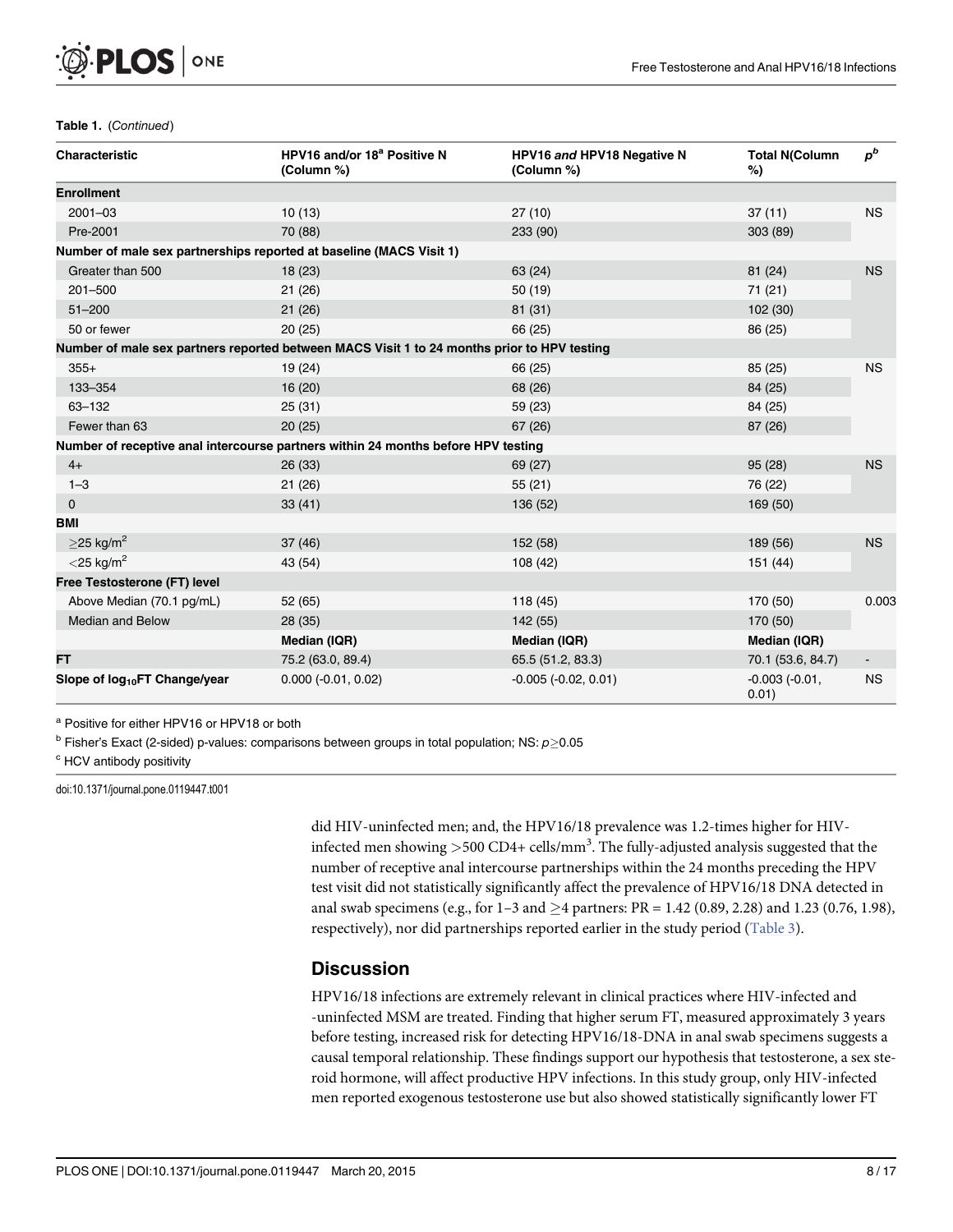<span id="page-8-0"></span>

[Table 2.](#page-5-0) Socio-Demographic, Examination, Sexual and Other Behavioral Characteristics of 151 HIV-Infected and 189 HIV-Uninfected Men Who Have Sex with Men Who Were Tested for Anal HPV16/18 DNA and Free Testosterone at Separate Study Visits.

|                                                                                           | <b>HIV-infected</b><br><b>HIV-uninfected</b><br>$(N = 151)$<br>$(N = 189)$ |                               |                    |                          | <b>Total</b><br>$(N = 340)$ |                          |
|-------------------------------------------------------------------------------------------|----------------------------------------------------------------------------|-------------------------------|--------------------|--------------------------|-----------------------------|--------------------------|
|                                                                                           |                                                                            |                               |                    |                          |                             |                          |
| <b>Characteristics</b>                                                                    | n (%)                                                                      |                               | n (%)              |                          | n (%)                       |                          |
| HPV16/18 positive                                                                         | 44 (29)                                                                    |                               | 36 (19)            |                          | 80 (24)                     |                          |
| Use of exogenous testosterone                                                             | 34 (22.5)                                                                  |                               | 0(0)               |                          | 34 (10.0)                   |                          |
| Time of testosterone measurement                                                          |                                                                            |                               |                    |                          |                             |                          |
| <b>AM</b>                                                                                 | 44 (29)                                                                    |                               | 36(19)             |                          | 80 (24)                     |                          |
| <b>PM</b>                                                                                 | 107(71)                                                                    |                               | 153 (81)           |                          | 260 (76)                    |                          |
| Race                                                                                      |                                                                            |                               |                    |                          |                             |                          |
| White Non-Hispanic                                                                        | 129 (85.4)                                                                 |                               | 165 (87.3)         |                          | 294 (87)                    |                          |
| Non-White                                                                                 | 22(14.6)                                                                   |                               | 24 (12.7)          |                          | 46 (13)                     |                          |
| Ever smoked tobacco within last 24 months before HPV testing                              |                                                                            |                               |                    |                          |                             |                          |
| Yes                                                                                       | 116 (76.8)                                                                 |                               | 129 (68.3)         |                          | 245 (72.1)                  |                          |
| <b>No</b>                                                                                 | 35(23.2)                                                                   |                               | 60 (31.8)          |                          | 95 (27.9)                   |                          |
| <b>BMI</b>                                                                                |                                                                            |                               |                    |                          |                             |                          |
| $>$ 25kg/m <sup>2</sup>                                                                   | 69 (45.7)                                                                  |                               | 120 (63.5)         |                          | 189 (55.6)                  |                          |
| $<$ 25kg/m <sup>2</sup>                                                                   | 82 (54.3)                                                                  |                               | 69 (36.5)          |                          | 151 (44.4)                  |                          |
|                                                                                           | Mean<br>(SD)                                                               | Median (IQR)                  | Mean<br>(SD)       | Median (IQR)             | Mean (SD)                   | Median (IQR)             |
| FT Level $(pg/mL)^a$                                                                      | 82.9<br>(78.3)                                                             | 69.1 (48.0,<br>84.0)          | 70.9<br>(21.2)     | 70.2 (56.7,<br>83.5)     | 76.3 (54.7)<br>(54.7)       | 70.1 (53.6,<br>84.7)     |
| Age (years)                                                                               | 60.4(5.2)                                                                  | 60.5 (57.6,<br>63.3)          | 59.5(5.5)          | 59.3 (55.8,<br>63.1)     | 59.9(5.4)                   | 59.9 (56.4,<br>63.2)     |
| Number of male sexual partners reported                                                   |                                                                            |                               |                    |                          |                             |                          |
| At MACS Visit 1                                                                           | 432<br>(492.1)                                                             | 300 (75, 600)                 | 294<br>(351.4)     | 101 (40, 450)            | 356 (424.7)                 | 200 (50, 500)            |
| Between MACS Visit 1-24 months before the HPV test<br>visit                               | 338<br>(710.6)                                                             | 126 (59, 356)                 | 297<br>(406.5)     | 142 (62, 351)            | 315 (561.7)                 | 132 (62, 354)            |
| Number of receptive anal intercourse sexual partnerships reported                         |                                                                            |                               |                    |                          |                             |                          |
| Within 24 months before HPV testing                                                       | 5.4(12.6)                                                                  | 1(0, 5.0)                     | 3.6(8.5)           | 0(0, 4.0)                | 4.4(10.5)                   | 1(0, 4.0)                |
| CD4 T-cell count (T-cells/mm <sup>3</sup> )                                               | 589<br>(231.7)                                                             | 544 (451, 708)                | 914<br>(268.9)     | 888 (722,<br>1103)       | 769 (300.0)                 | 734 (522, 969)           |
| Time between last FT specimen of (FT) test series<br>and HPV testing (years) <sup>b</sup> | 2.8(1.8)                                                                   | 2.0(1.0, 4.0)                 | 3.8(2.6)           | 3.0(2.0, 5.0)            | 3.3(2.3)                    | 3.0(2.0, 5.0)            |
| Time between first FT specimen of (FT) test series<br>and HPV testing (years)             | 11.1(4.3)                                                                  | 13.0 (7.0, 15.0)              | 11.7(4.3)          | 14.0 (8.0, 15.0)         | 11.4(4.3)                   | 13 (8.0, 15.0)           |
| Slope (change log <sub>10</sub> FT/year between first to last FT<br>visit)                | $-0.003$<br>(0.06)                                                         | $-0.002$ $(-0.02)$ .<br>0.01) | $-0.007$<br>(0.03) | $-0.003(-0.01,$<br>0.01) | $-0.006(0.45)$              | $-0.003(-0.01,$<br>0.01) |

<sup>a</sup> Wilcoxon two-sample test (exact test): comparing FT medians for HIV-infected vs. uninfected, two-sided test:  $Z = -0.8128$   $p = 0.42$ 

 $b$  Wilcoxon two-sample test (exact test): comparing time between index FT and HPV tests, for HIV-infected vs. uninfected, two-sided test:  $Z = -3.7069$ ,  $p =$ 0.0002

doi:10.1371/journal.pone.0119447.t002

levels, on average. These phenomenon are similarly reported by other investigators [[20](#page-14-0), [26](#page-15-0)], suggesting that in the absence of treatment, mean levels may have been even lower in HIVinfected than -uninfected men. Nonetheless, finding that higher FT increases risk for HPV16/ 18 infections some three years after its measurement may be important to carcinogenesis. HPV16/18 and 10 other hrHPVs are necessary but alone insufficient causes of human cancer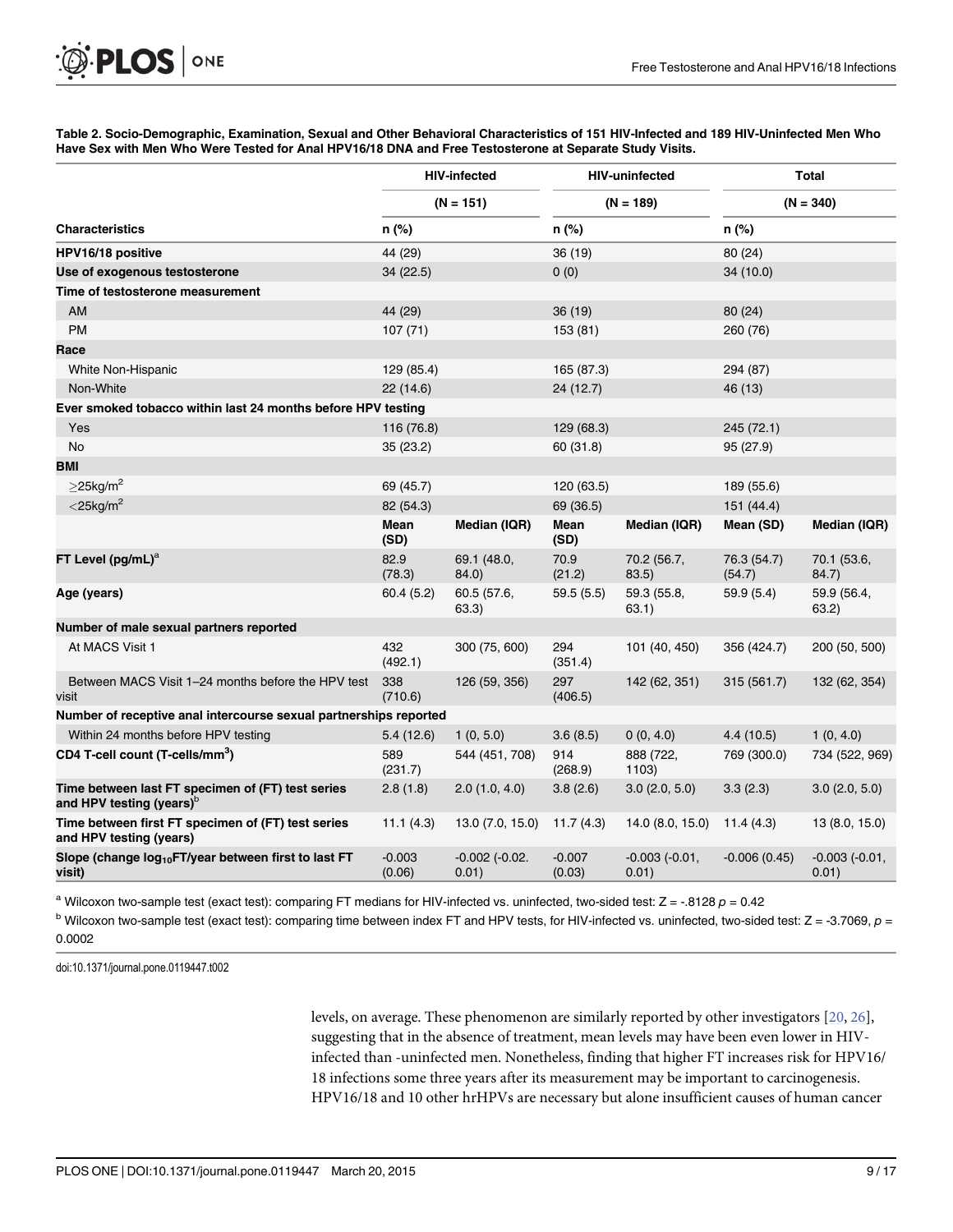<span id="page-9-0"></span>

[Table 3.](#page-5-0) Univariate and Four Iterations of Multivariate Evaluation of Risk Factors for Anal HPV16/18 DNA Positivity for 340 Men Who Have Sex<br>with Men.<sup>a</sup>

|                                                                                                 |     |                                                                  | <b>Unadjusted</b>                                                                          | <b>Multivariate Adjusted</b>        |                                     |                                     |                                     |
|-------------------------------------------------------------------------------------------------|-----|------------------------------------------------------------------|--------------------------------------------------------------------------------------------|-------------------------------------|-------------------------------------|-------------------------------------|-------------------------------------|
|                                                                                                 | N   | HPV16/18Positive (% of<br>total)                                 | Prevalence Ratio (PR) (95%<br>CI)                                                          | Model 1<br>PR <sup>b</sup> (95% CI) | Model 2<br>PR <sup>c</sup> (95% CI) | Model 3<br>PR <sup>d</sup> (95% CI) | Model 4<br>PR <sup>e</sup> (95% CI) |
| Half Log <sub>10</sub><br><b>Increase</b><br>Testosterone<br>(centered<br>around the<br>mean)   | 340 | 80 (24)                                                          | 1.96 (1.38, 2.79)                                                                          | 1.80 (1.05,<br>3.11)                | 1.82(1.03,<br>3.21)                 | 1.87 (1.06,<br>3.27)                | 1.90(1.11,<br>3.24)                 |
| <b>Cumulative</b><br><b>Years of</b><br>(Exogenous)<br><b>Testosterone</b><br>Use (per<br>year) | 340 | 80 (24)                                                          | 1.08(0.98, 1.20)                                                                           | 0.93(0.82,<br>1.05)                 | 0.94(0.82,<br>1.07)                 | 0.94(0.82,<br>1.07)                 | 0.92(0.81,<br>1.05)                 |
|                                                                                                 |     | Other Group 1 hrHPVs (HPV 31, 33, 35, 39, 45, 51, 52, 58, or 59) |                                                                                            |                                     |                                     |                                     |                                     |
| Yes                                                                                             |     | 152 47 (31)                                                      | 1.76 (1.19, 2.60)                                                                          | 1.71(1.11,<br>2.62)                 | 1.63(1.06,<br>2.50)                 | 1.62(1.06,<br>2.47)                 | 1.56 (1.03,<br>2.37)                |
| No                                                                                              | 188 | 33(18)                                                           | 1                                                                                          | $\mathbf{1}$                        | $\mathbf{1}$                        | $\mathbf{1}$                        | $\mathbf{1}$                        |
|                                                                                                 |     | Group2 hrHPVs (HPV 26, 53, 66, 67, 68, 69, 70, 73, or 82)        |                                                                                            |                                     |                                     |                                     |                                     |
| Yes                                                                                             | 119 | 37(31)                                                           | 1.60 (1.09 2.33)                                                                           | 1.21 (0.78,<br>(1.88)               | 1.26(0.81,<br>1.95)                 | 1.25(0.81,<br>1.93)                 | 1.26(0.81,<br>1.96)                 |
| No                                                                                              | 221 | 43 (19)                                                          | $\mathbf{1}$                                                                               | $\mathbf{1}$                        |                                     |                                     |                                     |
|                                                                                                 |     |                                                                  | Low Risk HPVs (HPV 6, 11, 40, 42, 54, 55, 61, 62, 64, 71, 72, 81, 83, 84, IS39, or CP6108) |                                     |                                     |                                     |                                     |
| Yes                                                                                             | 209 | 54(26)                                                           | 1.30(0.86, 1.97)                                                                           | 1.28(0.79,<br>2.07)                 | 1.25(0.78,<br>1.99)                 | 1.22(0.77,<br>1.94)                 | 1.14(0.74,<br>1.77)                 |
| No                                                                                              | 131 | 26(19)                                                           | $\mathbf{1}$                                                                               | 1                                   |                                     |                                     |                                     |
| Age                                                                                             |     |                                                                  |                                                                                            |                                     |                                     |                                     |                                     |
|                                                                                                 | 340 | 80 (24)                                                          | 1.00(0.92, 1.08)                                                                           | 1.00 (0.96,<br>1.05)                | 1.00(0.94,<br>1.22)                 | 1.00(0.93,<br>1.21)                 | 0.99(0.95,<br>1.23)                 |
| Race                                                                                            |     |                                                                  |                                                                                            |                                     |                                     |                                     |                                     |
| White                                                                                           | 294 | 75 (26)                                                          | 2.35(1.00, 5.49)                                                                           | 2.57 (1.14,<br>5.81)                | 2.66(1.18,<br>6.00)                 | 2.77 (1.19,<br>6.44)                | 2.27 (0.97,<br>5.30)                |
| Non-White                                                                                       | 46  | 5(11)                                                            | $\mathbf{1}$                                                                               | $\mathbf{1}$                        | $\mathbf{1}$                        | $\mathbf{1}$                        | $\mathbf{1}$                        |
| <b>HIV Infection</b>                                                                            |     |                                                                  |                                                                                            |                                     |                                     |                                     |                                     |
| HIV-infected (CD4 T-cells/mm <sup>3</sup> )                                                     |     |                                                                  |                                                                                            |                                     |                                     |                                     |                                     |
| >500                                                                                            | 88  | 21(24)                                                           | 1.25(0.78, 2.01)                                                                           | 1.22 (0.73,<br>2.03)                | 1.15(0.69,<br>1.90)                 | 1.16(0.70,<br>1.90)                 | 1.23 (0.76,<br>(2.00)               |
| $\leq$ 500                                                                                      | 63  | 23 (37)                                                          | 1.92 (1.24, 2.97)                                                                          | 1.73 (1.01,<br>2.04)                | 1.62 (0.97,<br>2.71)                | 1.58 (0.95,<br>2.64)                | 1.61 (0.96,<br>2.70)                |
| Uninfected                                                                                      | 189 | 36(19)                                                           | 1                                                                                          | $\mathbf{1}$                        | $\mathbf{1}$                        | $\mathbf{1}$                        | $\mathbf{1}$                        |
|                                                                                                 |     | <b>Time of Testosterone Measurement</b>                          |                                                                                            |                                     |                                     |                                     |                                     |
| AM                                                                                              |     | 255 61 (24)                                                      | 1.07(0.68, 1.68)                                                                           | 1.13 (0.66,<br>1.92)                | 1.10(0.66,<br>1.83)                 | 1.09(0.65,<br>1.83)                 | 0.99(0.62,<br>1.57)                 |
| PM                                                                                              | 85  | 19(22)                                                           | $\mathbf{1}$                                                                               | $\mathbf{1}$                        | $\mathbf{1}$                        | $\mathbf{1}$                        | $\mathbf{1}$                        |
|                                                                                                 |     | Number of Lifetime Male Intercourse Partners at MACS Visit 1     |                                                                                            |                                     |                                     |                                     |                                     |
| $500+$                                                                                          | 81  | 18(22)                                                           | 0.96(0.55, 1.67)                                                                           | 0.94(0.50,<br>1.76)                 | 0.90(0.48,<br>1.66)                 | 0.89(0.48,<br>1.67)                 | 0.92(0.50,<br>1.68)                 |
| 201-500                                                                                         | 71  | 21(26)                                                           | 1.27(0.75, 2.15)                                                                           | 1.17 (0.66,<br>2.07)                | 1.12 (0.64,<br>1.96)                | 1.09 (0.62,<br>1.93)                | 1.14 (0.66,<br>1.98)                |

(Continued)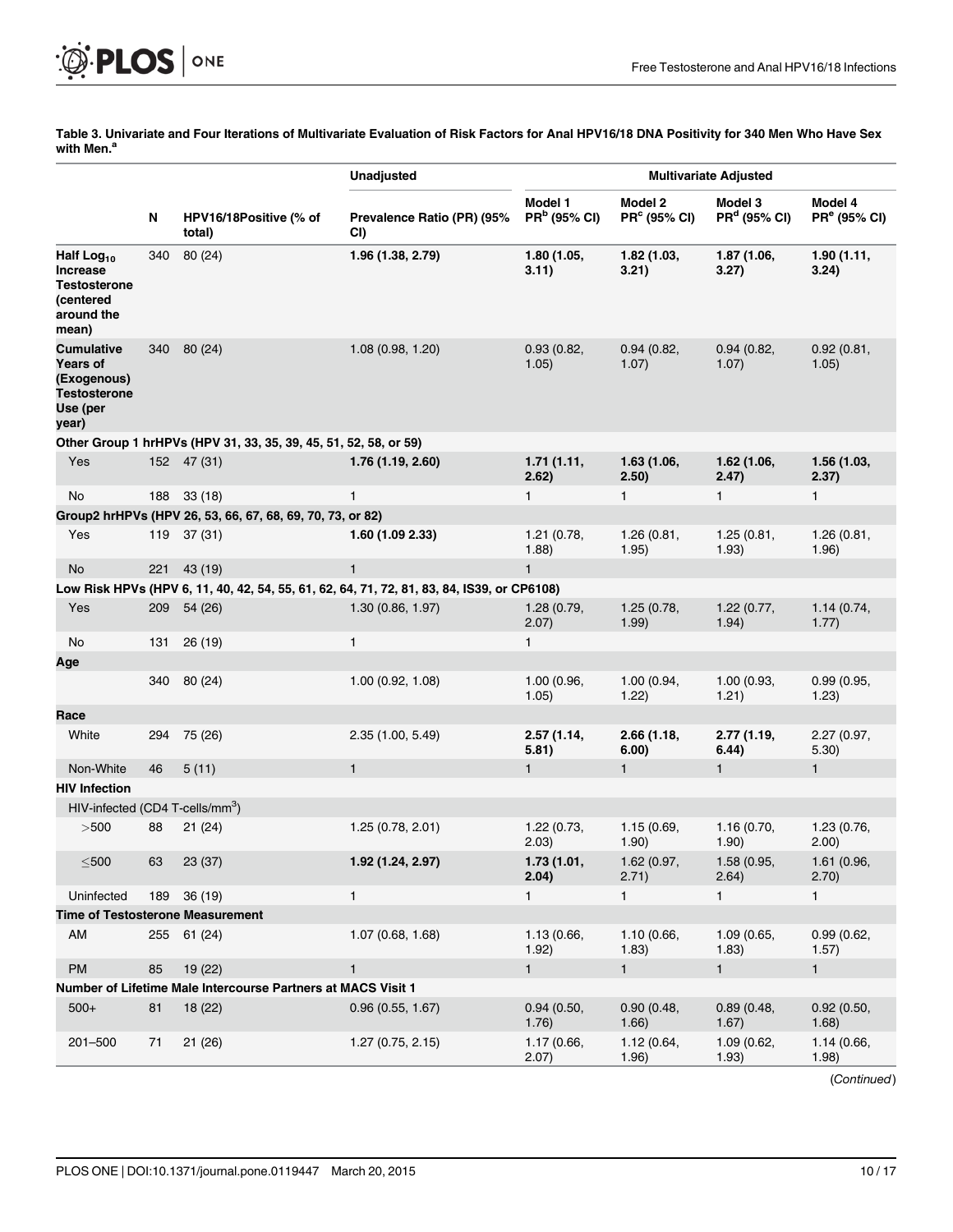#### Table 3. (Continued)

<span id="page-10-0"></span>**PLOS I** 

ONE

|                        |     |                                                              | <b>Unadjusted</b>                                                                                                        | <b>Multivariate Adjusted</b>        |                                |                                     |                                     |
|------------------------|-----|--------------------------------------------------------------|--------------------------------------------------------------------------------------------------------------------------|-------------------------------------|--------------------------------|-------------------------------------|-------------------------------------|
|                        | N   | HPV16/18Positive (% of<br>total)                             | Prevalence Ratio (PR) (95%<br>CI)                                                                                        | Model 1<br>PR <sup>b</sup> (95% CI) | Model 2<br><b>PR° (95% CI)</b> | Model 3<br>PR <sup>d</sup> (95% CI) | Model 4<br>PR <sup>e</sup> (95% CI) |
| $51 - 200$             | 102 | 21(21)                                                       | 0.89(0.52, 1.52)                                                                                                         | 0.77(0.45,<br>1.30)                 | 0.80(0.47,<br>1.35)            | 0.79(0.46,<br>1.34)                 | 0.81(0.48,<br>1.36)                 |
| $50$                   | 86  | 20(23)                                                       | 1                                                                                                                        | $\mathbf{1}$                        | 1                              | 1                                   | $\mathbf{1}$                        |
|                        |     |                                                              | Sum of Number of Male Intercourse Partners Since Last Visit Reported from MACS Visit 1 to 24 Months Prior to HPV Testing |                                     |                                |                                     |                                     |
| $355+$                 | 85  | 19(22)                                                       | 0.97(0.56, 1.69)                                                                                                         | 0.68(0.34,<br>1.38)                 | 0.74(0.38,<br>1.44)            | 0.76(0.39,<br>1.47)                 | 0.66(0.34,<br>1.26)                 |
| 133-354                | 84  | 16(19)                                                       | 0.83(0.46, 1.49)                                                                                                         | 0.61(0.32,<br>1.14)                 | 0.64(0.34,<br>1.18)            | 0.66(0.36,<br>1.22)                 | 0.62(0.34,<br>1.12)                 |
| 63-132                 | 84  | 25(30)                                                       | 1.29(0.78, 2.15)                                                                                                         | 1.12(0.66,<br>1.89)                 | 1.15(0.68,<br>1.95)            | 1.19(0.70,<br>2.01)                 | 1.11 (0.66,<br>1.87)                |
| $62$                   | 87  | 20(23)                                                       | $\mathbf{1}$                                                                                                             | $\mathbf{1}$                        | $\mathbf{1}$                   | $\mathbf{1}$                        | $\mathbf{1}$                        |
|                        |     |                                                              | Number of Receptive Anal Intercourse Partners in the 24 Months Prior to HPV testing                                      |                                     |                                |                                     |                                     |
| $\geq 4$               | 95  | 26(27)                                                       | 1.40(0.90, 2.19)                                                                                                         | 1.08(0.63,<br>1.85)                 | 1.13(0.67,<br>1.91)            | 1.13(0.67,<br>1.91)                 | 1.23 (0.76,<br>1.98)                |
| $1 - 3$                | 76  | 21(28)                                                       | 1.42 (0.88, 2.28)                                                                                                        | 1.24(0.74,<br>2.05)                 | 1.34(0.81,<br>2.20)            | 1.32(0.81,<br>2.15)                 | 1.42 (0.89, 2.<br>(28)              |
| $\mathbf{0}$           | 169 | 33(20)                                                       | $\mathbf{1}$                                                                                                             | $\mathbf{1}$                        | $\mathbf{1}$                   | $\mathbf{1}$                        | $\mathbf{1}$                        |
| <b>BMI</b>             |     |                                                              |                                                                                                                          |                                     |                                |                                     |                                     |
| $m^2$ <sup>25kg/</sup> | 189 | 37(20)                                                       | 0.69(0.47, 1.01)                                                                                                         | 0.88(0.57,<br>1.34)                 | 0.86(0.57,<br>1.31)            | 0.87(0.57,<br>1.31)                 | 0.87(0.57,<br>1.32)                 |
| $m^2$ <sup>25kg/</sup> | 151 | 43 (28)                                                      | $\mathbf{1}$                                                                                                             | 1                                   | 1.                             |                                     | $\mathbf{1}$                        |
|                        |     | Ever smoked tobacco within last 24 months before HPV testing |                                                                                                                          |                                     |                                |                                     |                                     |
| Yes                    | 245 | 59 (24)                                                      | 1.09(0.70, 1.69)                                                                                                         | 0.79(0.10,<br>6.25)                 | 0.99(0.63,<br>1.54)            | 0.99(0.63,<br>1.55)                 | 1.01 (0.65,<br>1.57)                |
| <b>No</b>              | 95  | 21(22)                                                       | 1                                                                                                                        | 1                                   | $\mathbf{1}$                   | 1                                   | $\mathbf{1}$                        |

 $^{\text{a}}$  Statistically significant associations appear in bold type-face,  $p<$  0.05

<sup>b</sup> Additionally controlled for Hepatitis C virus (HCV), smoking and alcohol use prior to baseline and testosterone testing visit, cumulative pack years prior to baseline, testosterone visit, and HPV testing visit, study site, and time cohort, QIC = 508.5534.

 $c$  Additionally controlled for Hepatitis C virus (HCV), alcohol use prior to HPV testing visit, study site, and time cohort, QIC = 501.2063.

 $d$  Additionally controlled for study site, and time cohort, QIC = 506.7745.

 $^{\circ}$  QIC = 491.2723

doi:10.1371/journal.pone.0119447.t003

[\[4](#page-13-0)], and persistent HPV16/18-DNA has been detected in both anal high-grade squamous intraepithelial lesions (HSIL) and IACs using worldwide samples. For example, 75–81% of HSIL and IAC lesions test positive for HPV16 DNA alone [\[41\]](#page-15-0). However, some might propose associations between FT and HPV16/18 infections are irrelevant because some data suggest persistent anal infections are uncommon and clearance is relatively rapid among high-risk MSM [\[42\]](#page-15-0). HPV-clearance may be more difficult to measure because small, persistent focal infections with low-copy number may be undetectable, even using sensitive molecular assays [[5](#page-13-0)]. Nonetheless, clearance of HPV is less frequently observed for HPV16  $[5, 43]$  $[5, 43]$  $[5, 43]$  than among other hrHPVs: e.g., 12.2 vs. 19.5–57.2/1000 person months in one large study [[42,](#page-15-0) [44\]](#page-15-0).

Most men in this study showed higher serum FT values when compared to the lower threshold for clinically normal values [[38](#page-15-0), [39](#page-15-0)]. Sex hormones have long been associated with HPV-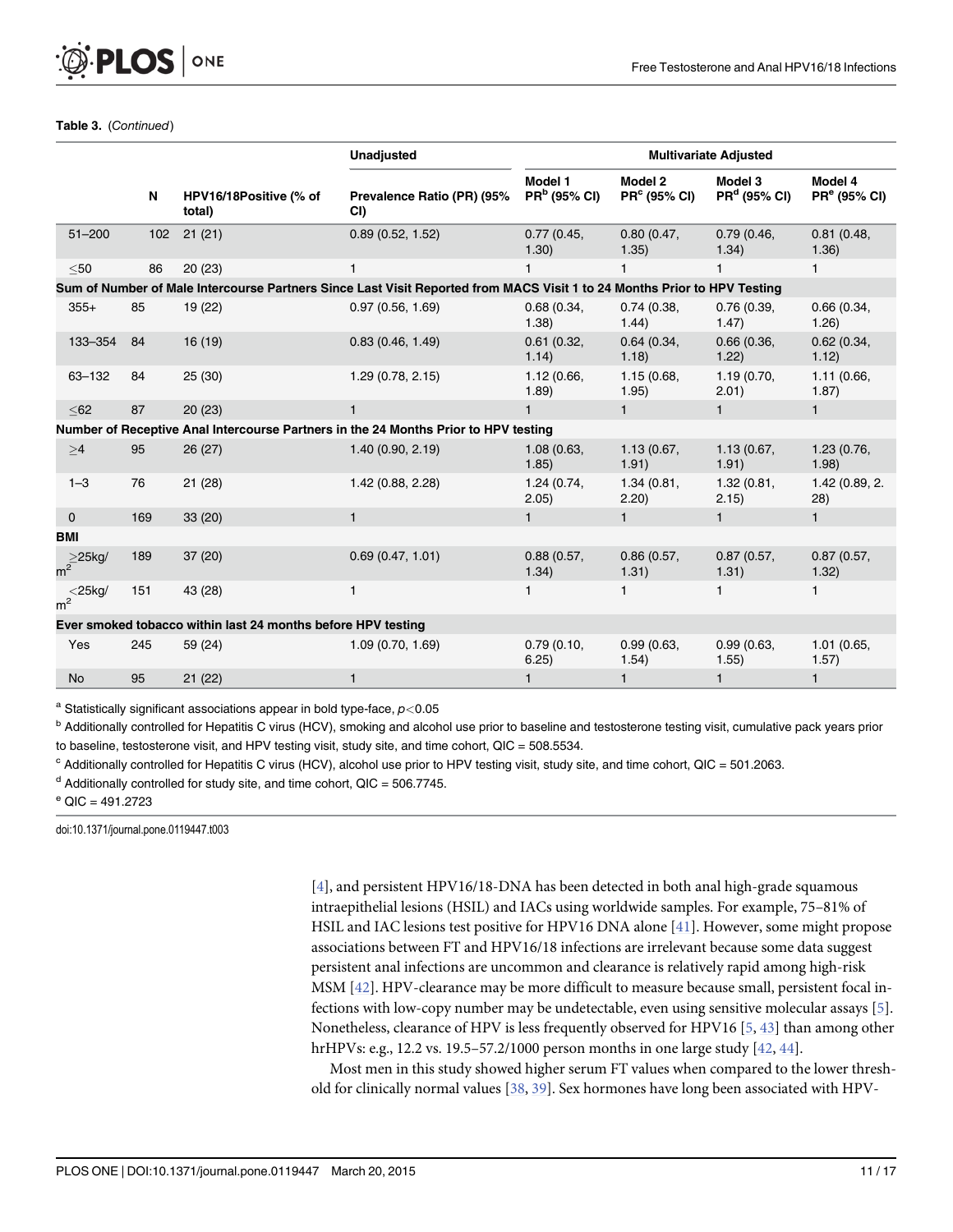<span id="page-11-0"></span>malignancies in women [[5](#page-13-0)]. For example, in vitro studies show 17β-estradiol stimulates the promoter and increases HPV oncogene expression in well-described cancer cell lines [\[45\]](#page-15-0). Others report estrogen and androgen receptors alike are detectable in anal squamous epithelium, making a biological association between focal anal HPV16/18 infections and FT more plausible [\[19](#page-14-0)]. However, we find no prior studies have evaluated the associations between FT and either HPV16/18 infections or IAC incidence. However, these data suggest that the prevalence of anal HPV16/18 infection in men nearly doubles with each half  $log_{10}$  increase of serum FT, even after controlling for the effects of other covariates, including age and exogenous testosterone use.

Like others, while some early analyses herein showed HIV-infection and lower CD4+ T-cell counts showed higher risk of HPV16/18 infection, the association was not statistically significant in the final model  $[46]$  $[46]$  $[46]$ . Nonetheless, some investigators report a positive association between CD4+ T-cell counts and infection risk at levels lower than the 500 CD4+ T-cells/mm<sup>3</sup> cut-point reported here  $[46, 47]$  $[46, 47]$  $[46, 47]$  $[46, 47]$  $[46, 47]$ . Together, the direction and magnitude of our point estimates suggest that we may have lacked the power to detect a positive association between HIV and HPV16/18 infections as well as higher risk for men with lower CD4+ cell counts over men with higher values. Tobacco smoking  $[46, 48, 49]$  $[46, 48, 49]$  $[46, 48, 49]$  $[46, 48, 49]$  $[46, 48, 49]$  $[46, 48, 49]$  $[46, 48, 49]$ , the number of sexual partners  $[32, 47, 50]$  $[32, 47, 50]$  $[32, 47, 50]$  $[32, 47, 50]$  $[32, 47, 50]$ , and age  $[47, 50]$  $[47, 50]$  $[47, 50]$  $[47, 50]$  $[47, 50]$  have been positively associated with hrHPV infections and IACs. For example, current smokers vs. non- or never-smokers may show 1.23 to 2.59-fold higher risk for hrHPV infections and IACs  $[46, 48, 49]$  $[46, 48, 49]$  $[46, 48, 49]$  $[46, 48, 49]$  $[46, 48, 49]$  $[46, 48, 49]$ . Reports for some show that men with  $>100$  lifetime male sex partners have a 30–40% higher risk for hrHPV seropositivity than men reporting fewer partners [[47](#page-16-0)]; however, others report risk for anal hrHPVs is only elevated among HIV-uninfected MSM reporting >100 lifetime sexual partners, with no measurable effect among HIV-infected MSM [\[50\]](#page-16-0). Comparatively, when data described herein are stratified, we found a similar proportional distribution of men with <100, 100–500, and >500 lifetime sexual partnerships (data not shown). However, exploratory analyses still showed no statistically significant associations between the number of lifetime sexual partners and a more narrowly defined hrHPV subset, HPV16/18-DNA, either overall or among HIV-uninfected men alone. While these relationships may indicate associations between FT may more strongly influence prevalence of HPV16/18, they also suggest MACS men may have been more highly exposed to hrHPVs over their lifetimes than other MSM groups reported in the literature. Some differences may be related to differences in methodological approaches. For example, some published comparisons showing associations evaluated HPV16/18 outcomes using serology  $[47, 51]$  $[47, 51]$  $[47, 51]$ ; however, some also reported associations between HPV16/18 and traditional risk factors such as tobacco smoking and sexual partnerships, when employing PCR-based (HPV) DNA assays similar to those reported herein  $[32, 46, 48-50]$  $[32, 46, 48-50]$  $[32, 46, 48-50]$  $[32, 46, 48-50]$  $[32, 46, 48-50]$  $[32, 46, 48-50]$  $[32, 46, 48-50]$  $[32, 46, 48-50]$ .

HIV-infection increases the risk of hypogonadism and wasting, increasing the chances of prescribed testosterone replacement therapy [\[20,](#page-14-0) [23\]](#page-14-0). While as few as 15–16% of HIV-infected and -uninfected males show measurably low serum testosterone, low serum values are positively associated with higher risk of muscle wasting [\[20](#page-14-0), [39](#page-15-0), [52,](#page-16-0) [53\]](#page-16-0). Testosterone use in the absence of wasting or hypogonadism may not be recommended but would be relevant to our findings. For example, HIV-treatment guidelines suggest many MSM may be eligible for screening and treatment using testosterone: those with lower libido or erectile dysfunction, reduced bone mass or non-traumatic fractures; hot flashes, night-sweats, or fatigue and depression [[54](#page-16-0)]. However, despite the relatively narrow screening and treatment recommendation, regardless of HIV-infection [\[39](#page-15-0), [54](#page-16-0)], recent domestic and worldwide estimates suggest therapeutic use is increasing dramatically. For example, a 12-fold increase in testosterone prescription occurred between 2000 and 2011, with rates increasing >9-fold, from 10.3 to 98.5 monthly doses/1000 U.S. males [\[23,](#page-14-0) [55\]](#page-16-0). Together, these data suggest that testosterone use, therapeutically indicated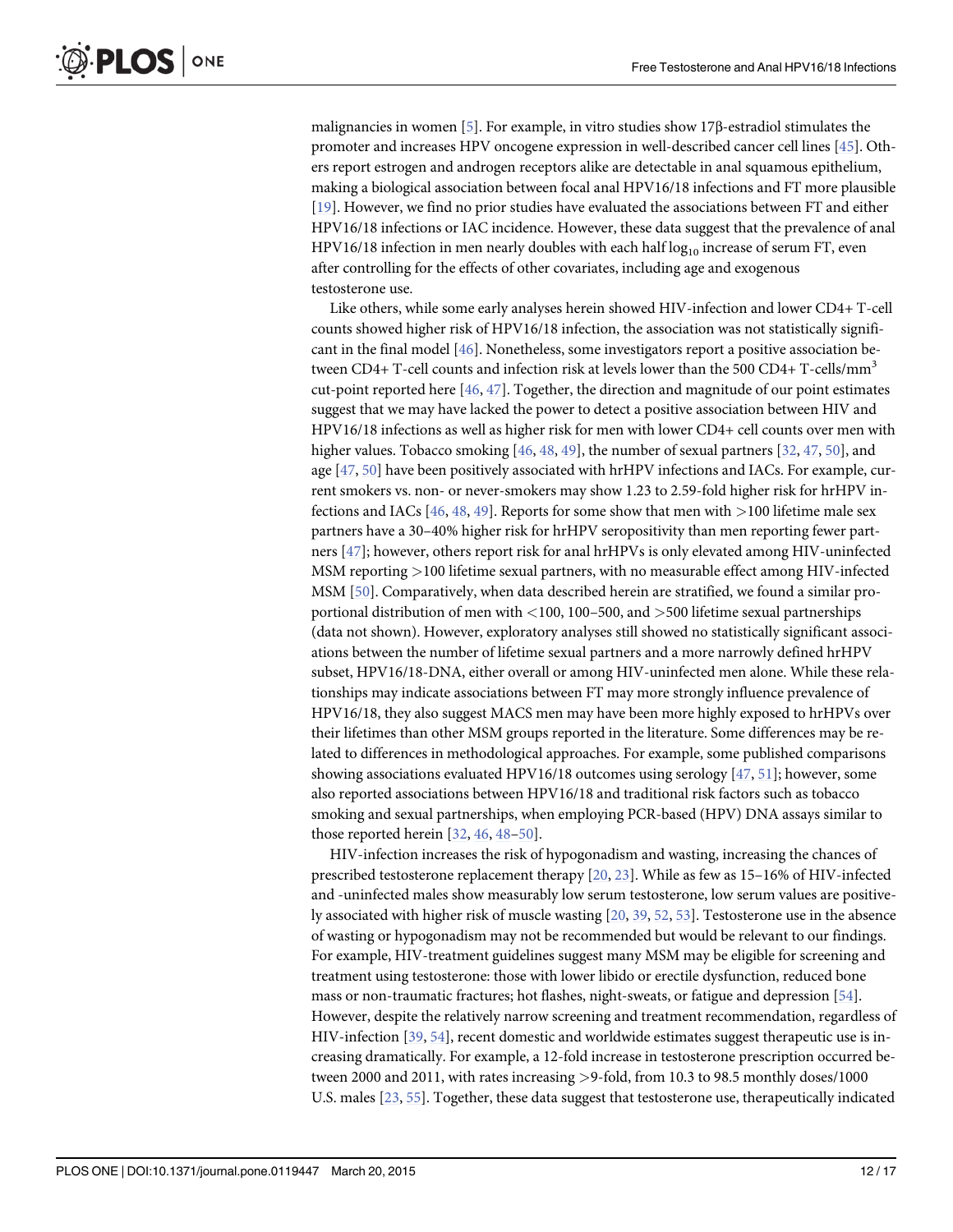<span id="page-12-0"></span>or not, may be increasing and that older MSM who use testosterone may be at higher risk for HPV16/18 infections that are often linked to IACs  $[1, 41]$  $[1, 41]$  $[1, 41]$  $[1, 41]$ .

These analyses may be limited. For example, the sample size may be insufficient to detect associations between smoking, age, and sexual risk factors commonly associated with hrHPV infections in adults. Men evaluated for testosterone were unaware of their inclusion in the original investigation. Selection bias may limit our findings; for example, specimens for HIVinfected men selected from the repository for FT testing may not reflect a random sample of HIV-positive participants from the baseline cohort to which controls were matched. Further HIV-infected men surviving into the HAART era may not reflect the on-average experience or biological characteristics of the original cohort. Exogenous testosterone use, dose, route and source are not fully captured in these data, as use is recorded dichotomously at each semiannual visit. Dichotomizing the phlebotomy time (before vs. after noon) may not adequately control for fluctuations in testosterone associated with physiologic diurnal variation. Also, other sex hormones were not measured; for example, we cannot evaluate the effect that testosterone conversion to estradiol, through the aromatase pathway, might have on HPV16/18 prevalence in these men [[56](#page-16-0)]. Nonetheless, when polychotomous variables (e.g., number of sex partners) are misclassified or when misclassification varies for one variable across levels of covariates, the direction and magnitude of confounding cannot be estimated [\[57\]](#page-16-0). Additionally, the HPV-LA assay cannot distinguish between HPV52 and HPV33, 35, and 38, suggesting some conditions may be ambiguous; however, for these analyses, HPV33, 35, 38 and 52 are evaluated as a single categorical variable with 6 other Group 1 viruses [[58\]](#page-16-0). Last, only 9 of 13 Group 2 HPVs are characterized by the HPV-LA and while the assay still reports findings for HPV-CP6108, the virus is also referred to as HPV89, a lrHPV [\[59\]](#page-16-0).

Ideal use of testosterone-replacement therapy returns testosterone levels to age-appropriate norms, relieves symptoms, and prevents disease for deficient men without harmful side-effects [\[39](#page-15-0), [60,](#page-16-0) [61](#page-16-0)]. Clinically, the results from these analyses suggest some risk may be associated with therapeutic and off-label use of testosterone in MSM who are at high risk for exposure to HPV16/18 [\[1](#page-13-0), [32](#page-15-0), [62](#page-16-0)]. A cautious approach to testosterone use in HIV-infected MSM may be indicated. Understanding associations between FT and persistent anal HPV16/18 infections will improve scientific understanding and inform therapeutic strategies.

#### Supporting Information

[S1 Table](http://www.plosone.org/article/fetchSingleRepresentation.action?uri=info:doi/10.1371/journal.pone.0119447.s001). Disposition of 542 HIV-Infected and -Uninfected Men, Aged 45 Years and Older, Whose Specimens Were Selected from the MACS Specimen Repository for Testosterone Testing as Part of an Initial Matched-Design Longitudinal Study Evaluating Testosterone and HIV Infection; of these, 340 Men Participated in the Anal Health Study for HPV Genotyping Nearly Three Years Later. (DOCX)

[S1 Fig.](http://www.plosone.org/article/fetchSingleRepresentation.action?uri=info:doi/10.1371/journal.pone.0119447.s002) Flow Diagram for 542 HIV-Infected and -Uninfected Men, Aged 45 Years and Older, Whose Specimens were Selected from the MACS Specimen Repository for Testosterone Testing as Part of an Initial Matched-Design Longitudinal Study Evaluating Testosterone and HIV Infection. Three Hundred and Forty Men Participated in the Anal Health Study for HPV Genotyping Nearly Three Years Later. (TIF)

[S2 Fig.](http://www.plosone.org/article/fetchSingleRepresentation.action?uri=info:doi/10.1371/journal.pone.0119447.s003) Two-Dimensional Plots of Free Testosterone Measurements for 340 Men Who Were Evaluated 3 Years before HPV Genotyping, Stratified by HIV-Serostatus and HPV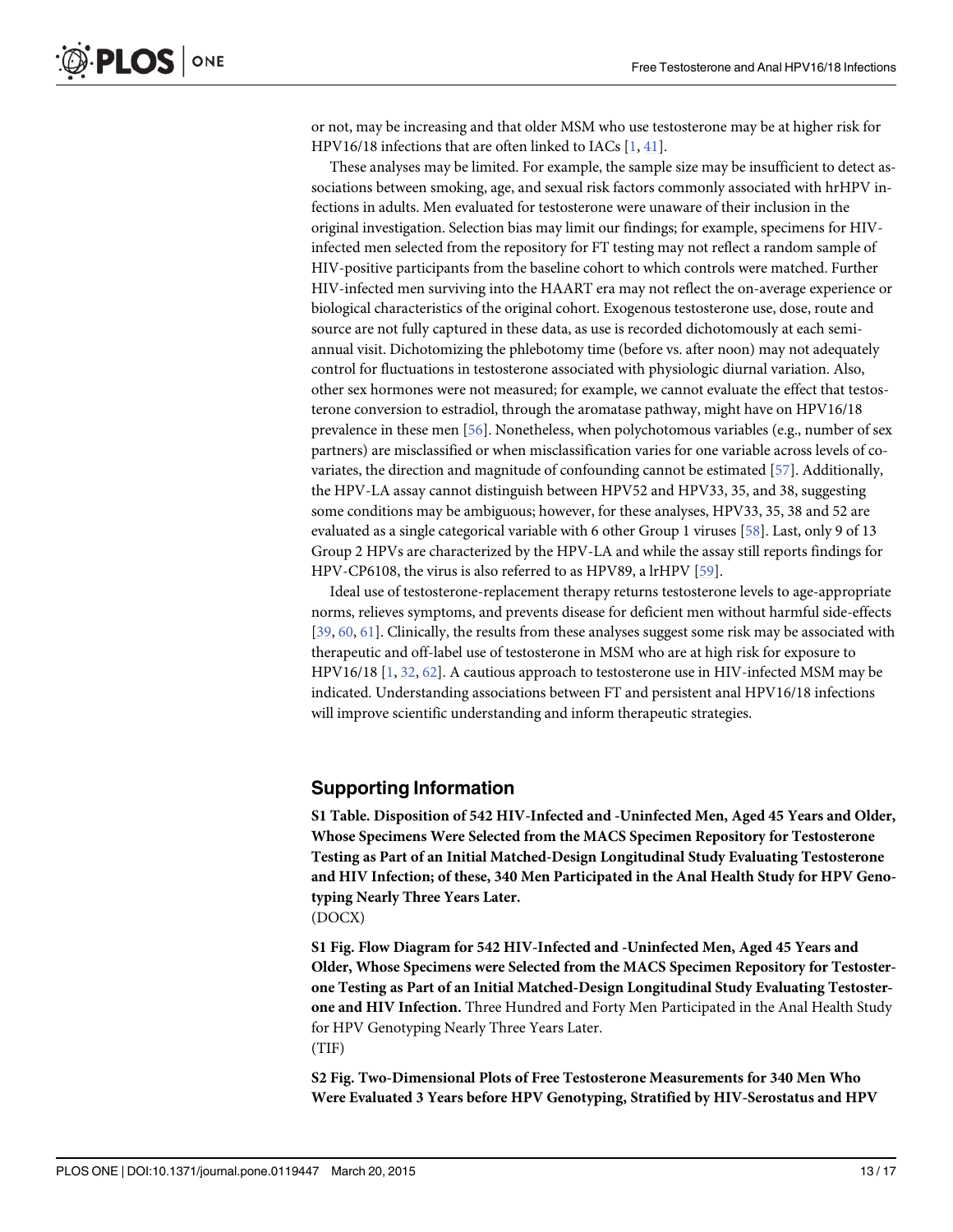<span id="page-13-0"></span>Types 16/18 Infection Positivity. (TIF)

[S3 Fig.](http://www.plosone.org/article/fetchSingleRepresentation.action?uri=info:doi/10.1371/journal.pone.0119447.s004) Frequency of Free Testosterone Measurements for 340 Men Who Tested Positive for HPV16/18-DNA and for Other Group 1, Strongly Carcinogenic hrHPVs, Versus Those that Tested hrHPV-Group 1-DNA Negative. (TIF)

#### Acknowledgments

Data in this manuscript were collected by the Multicenter AIDS Cohort Study (MACS) with centers at Baltimore: The Johns Hopkins University Bloomberg School of Public Health: Joseph B. Margolick (PI), Barbara Crain, Adrian Dobs, Homayoon Farzadegan, Joel Gallant, Lisette Johnson-Hill, Michael W. Plankey, Ned Sacktor, Ola Selnes, James Shepard, Chloe Thio; Chicago: Feinberg School of Medicine, Northwestern University, and Cook County Bureau of Health Services: Steven M. Wolinsky (PI), John P. Phair, Sheila Badri, Maurice O'Gorman, David Ostrow, Frank Palella, Ann Ragin; Los Angeles: University of California, UCLA Schools of Public Health and Medicine: Roger Detels (PI), Otoniel Martínez-Maza (Co-P I), Aaron Aronow, Robert Bolan, Elizabeth Breen, Anthony Butch, Beth Jamieson, Eric N. Miller, John Oishi, Harry Vinters, Dorothy Wiley, Mallory Witt, Otto Yang, Stephen Young, Zuo Feng Zhang; Pittsburgh: University of Pittsburgh, Graduate School of Public Health: Charles R. Rinaldo (PI), Lawrence A. Kingsley (Co-PI), James T. Becker, Ross D. Cranston, Jeremy J. Martinson, John W. Mellors, Anthony J. Silvestre, Ronald D. Stall; and the Data Coordinating Center: The Johns Hopkins University Bloomberg School of Public Health: Lisa P. Jacobson (PI), Alvaro Munoz (Co-PI), Alison, Abraham, Keri Althoff, Christopher Cox, Jennifer Deal, Gypsyamber D'Souza, Priya Duggal, Janet Schollenberger, Eric C. Seaberg, Sol Su, Pamela Surkan. Website located at [http://www.statepi.jhsph.edu/macs/macs.html.](http://www.statepi.jhsph.edu/macs/macs.html) The contents of this publication are solely the responsibility of the authors and do not represent the official views of the National Institutes of Health (NIH).

#### Author Contributions

Conceived and designed the experiments: HKH TTB DJW. Performed the experiments: TTB SY. Analyzed the data: HKH SY RDC GD LPJ OMM ECS JBM FJJ MGM KC RKB RD DJW. Contributed reagents/materials/analysis tools: SY. Wrote the paper: HKH TTB XL SY RDC GD LPJ OMM ECS JBM FJJ MGM KC RKB RD DJW.

#### References

- [1.](#page-1-0) Wiley DJ, Li X, Hsu H, Seaberg EC, Cranston RD, Young S, et al. Factors Affecting the Prevalence of Strongly and Weakly Carcinogenic and Lower-Risk Human Papillomaviruses in Anal Specimens in a Cohort of Men Who Have Sex with Men (MSM). PLoS One. 2013; 8(11):e79492. doi: [10.1371/journal.](http://dx.doi.org/10.1371/journal.pone.0079492) [pone.0079492](http://dx.doi.org/10.1371/journal.pone.0079492) PMID: [24278140](http://www.ncbi.nlm.nih.gov/pubmed/24278140)
- 2. Glick SN, Feng Q, Popov V, Koutsky LA, Golden MR. High Rates of Incident and Prevalent Anal Human Papillomavirus Infection Among Young Men Who Have Sex With Men. J Infect Dis. 2013. Epub Sep 1, 2013.
- [3.](#page-1-0) Centers for Disease Control and Prevention (CDC). Monitoring selected national HIV prevention and care objectives by using HIV surveillance data—United States and 6 dependent areas—2011. MMWR Morb Mortal Wkly Rep. 2013; 18(5):2–47.
- [4.](#page-1-0) Bouvard V, Baan R, Straif K, Grosse Y, Secretan B, El Ghissassi F, et al. A review of human carcinogens—Part B: biological agents. Lancet Oncology. 2009; 10(4):321–2. Epub 2009/04/08. PMID: [19350698](http://www.ncbi.nlm.nih.gov/pubmed/19350698)
- [5.](#page-1-0) International Agency for Research on Cancer (IARC) Working Group on Evaluation of Carcinogenic Risks to Humans. IARC Monographs on the Evaluation of Carcinogenic Risks to Humans: Human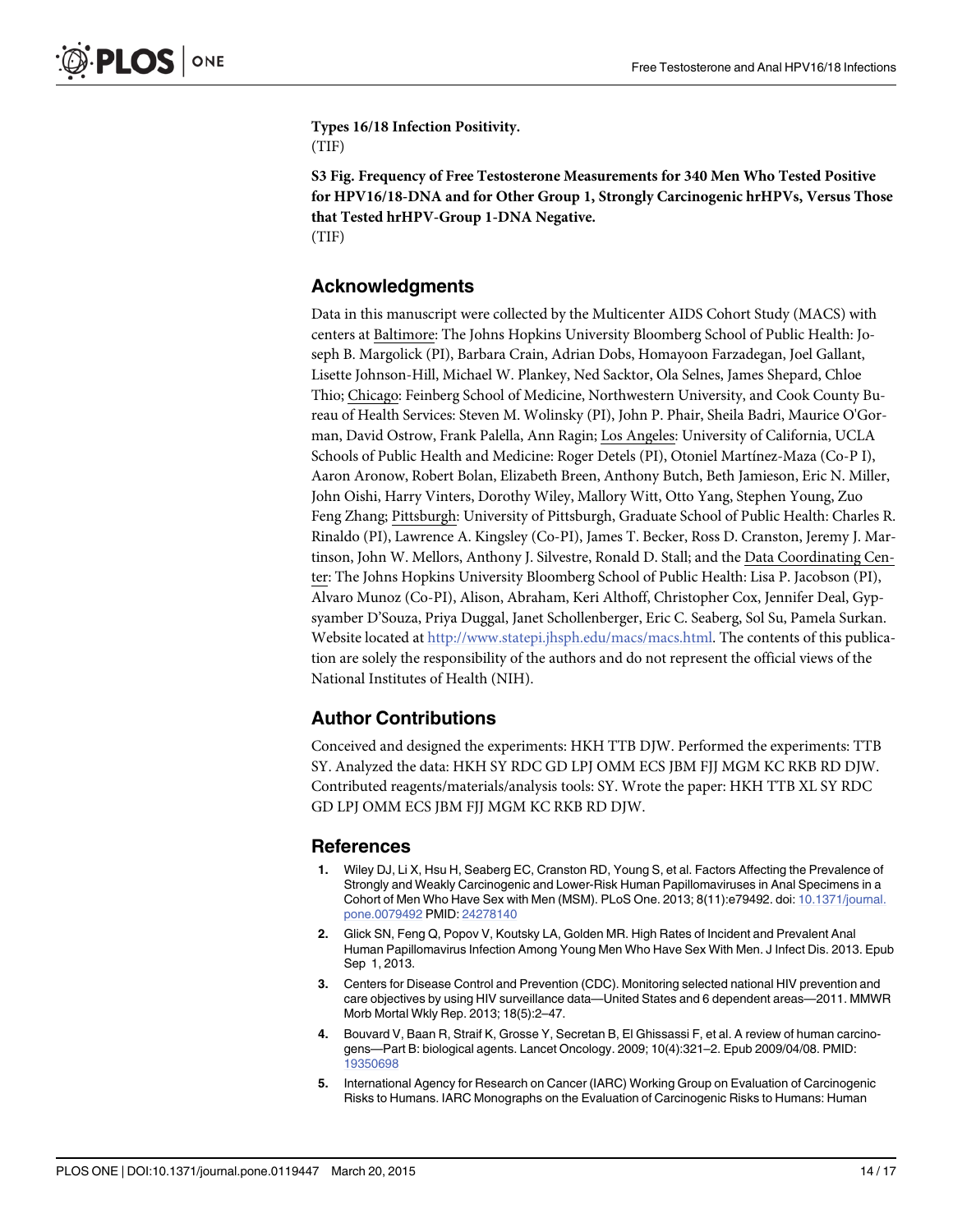Papillomaviruses. Lyon, France: World Health Organization, International Agency for Research on Cancer; 2005. 670 p.

- <span id="page-14-0"></span>[6.](#page-1-0) Hoots BE, Palefsky JM, Pimenta JM, Smith JS. Human papillomavirus type distribution in anal cancer and anal intraepithelial lesions. Int J Cancer. 2009; 124(10):2375–83. doi: [10.1002/ijc.24215](http://dx.doi.org/10.1002/ijc.24215) PMID: [19189402](http://www.ncbi.nlm.nih.gov/pubmed/19189402)
- 7. Abramowitz L, Jacquard AC, Jaroud F, Haesebaert J, Siproudhis L, Pradat P, et al. Human papillomavirus genotype distribution in anal cancer in France: the EDiTH V study. International Journal of Cancer. 2011; 129(2):433–9. Epub 2010/09/15. doi: [10.1002/ijc.25671](http://dx.doi.org/10.1002/ijc.25671) PMID: [20839262](http://www.ncbi.nlm.nih.gov/pubmed/20839262)
- 8. Valmary-Degano S, Jacquin E, Prétet JL, Monnien F, Girardo B, Arbez-Gindre F, et al. Signature patterns of human papillomavirus type 16 in invasive anal carcinoma. Human Pathology. 2013; 44(6):11. Epub 2012 Dec 23.
- [9.](#page-1-0) FDA licensure of bivalent human papillomavirus vaccine (HPV2, Cervarix) for use in females and updated HPV vaccination recommendations from the Advisory Committee on Immunization Practices (ACIP). MMWR Morb Mortal Wkly Rep. 2010; 59(20):626–9. PMID: [20508593](http://www.ncbi.nlm.nih.gov/pubmed/20508593)
- [10.](#page-1-0) International Collaboration of Epidemiological Studies of Cervical C. Comparison of risk factors for invasive squamous cell carcinoma and adenocarcinoma of the cervix: collaborative reanalysis of individual data on 8,097 women with squamous cell carcinoma and 1,374 women with adenocarcinoma from 12 epidemiological studies. Int J Cancer. 2007; 120(4):885-91. PMID: [17131323](http://www.ncbi.nlm.nih.gov/pubmed/17131323)
- [11.](#page-1-0) Chung SH, Franceschi S, Lambert PF. Estrogen and ERalpha: culprits in cervical cancer? Trends Endocrinol Metab. 2010; 21(8):8.
- 12. Elson DA, Riley RR, Lacey A, Thordarson G, Talamantes FJ, Arbeit JM. Sensitivity of the cervical transformation zone to estrogen-induced squamous carcinogenesis. Cancer Res. 2000; 60(5):1267–75. PMID: [10728686](http://www.ncbi.nlm.nih.gov/pubmed/10728686)
- 13. Kaushic C, Roth KL, Anipindi V, Xiu F. Increased prevalence of sexually transmitted viral infections in women: the role of female sex hormones in regulating susceptibility and immune responses. Journal of Reproductive Immunology. 2011; 88:6. Epub 2011 Feb 5.
- 14. Kwasniewska A, Postawski K, Gozdzicka-Jozefiak A, Kwasniewski W, Grywalska E, Zdunek M, et al. Estrogen and progesterone receptor expression in HPV-positive and HPV-negative cervical carcinomas. Oncol Rep. 2011; 26(1):8. Epub 2011 Apr 12.
- 15. Yan X, Shah W, Li X, Wang Y. Estrogen contributes to non-pRb targeted HPV18 E7-caused cell proliferation and transformation. Cancer Biol Ther. 2010; 9(3):10. Epub 2010 Feb 16.
- 16. International Collaboration of Epidemiological Studies of Cervical Cancer, Appleby P, Beral V, Berrington de Gonzalez A, Colin D, Franceschi S, et al. Cervical cancer and hormonal contraceptives: collaborative reanalysis of individual data for 16,573 women with cervical cancer and 35,509 women without cervical cancer from 24 epidemiological studies. Lancet. 2007; 370(9599):13.
- 17. Madeleine MM, Daling JR, Schwartz SM, Shera K, McKnight B, Carter JJ, et al. Human papillomavirus and long-term oral contraceptive use increase the risk of adenocarcinoma in situ of the cervix. Cancer Epidemiol Biomarkers Prev. 2001; 10(3):171-7. PMID: [11303584](http://www.ncbi.nlm.nih.gov/pubmed/11303584)
- [18.](#page-1-0) Moreno V, Bosch FX, Munoz N, Meijer CJ, Shah KV, Walboomers JM, et al. Effect of oral contraceptives on risk of cervical cancer in women with human papillomavirus infection: the IARC multicentric case-control study. Lancet. 2002; 359(9312):1085–92. PMID: [11943255](http://www.ncbi.nlm.nih.gov/pubmed/11943255)
- [19.](#page-1-0) Oettling G, Franz HB. Mapping of androgen, estrogen and progesterone receptors in the anal continence organ. Eur J Obstet Gynecol Reprod Biol. 1998; 77(2):211–6. PMID: [9578281](http://www.ncbi.nlm.nih.gov/pubmed/9578281)
- [20.](#page-1-0) Rochira V, Zirilli L, Orlando G, Santi D, Brigante G, Diazzi C, et al. Premature Decline of Serum Total Testosterone in HIV-Infected Men in the HAART-Era. PLoS One. 2011; 6(12):e28512. Epub 2011/12/ 17. doi: [10.1371/journal.pone.0028512](http://dx.doi.org/10.1371/journal.pone.0028512) PMID: [22174826](http://www.ncbi.nlm.nih.gov/pubmed/22174826)
- 21. Bhattacharya RK, Khera M, Blick G, Kushner H, Miner MM. Testosterone replacement therapy among elderly males: the Testim Registry in the US (TRiUS). Clin Interv Aging. 2012; 7:321–30. Epub 2012 Aug 24. doi: [10.2147/CIA.S32036](http://dx.doi.org/10.2147/CIA.S32036) PMID: [22956867](http://www.ncbi.nlm.nih.gov/pubmed/22956867)
- 22. Yeap BB, Araujo AB, Wittert GA. Do low testosterone levels contribute to ill-health during male ageing? Critical Reviews in Clinical Laboratory Sciences. 2012; 49(5–6):168–82. doi: [10.3109/10408363.2012.](http://dx.doi.org/10.3109/10408363.2012.658354.Laboratory) [658354.Laboratory](http://dx.doi.org/10.3109/10408363.2012.658354.Laboratory) PMID: [22339380](http://www.ncbi.nlm.nih.gov/pubmed/22339380)
- [23.](#page-11-0) Zirkin BR, Tenover JL. Aging and declining testosterone: past, present, and hopes for the future. J Androl. 2012; 33(6):1111–8. Epub 2012 Aug 9. doi: [10.2164/jandrol.112.017160](http://dx.doi.org/10.2164/jandrol.112.017160) PMID: [22879528](http://www.ncbi.nlm.nih.gov/pubmed/22879528)
- 24. Sartorius G, Spasevska S, Idan A, Turner L, Forbes E, Zamojska A, et al. Serum testosterone, dihydrotestosterone and estradiol concentrations in older men self-reporting very good health: the healthy man study. Clin Endocrinol (Oxf). 2012; 77(5):755–63. doi: [10.1111/j.1365-2265.2012.04432.x](http://dx.doi.org/10.1111/j.1365-2265.2012.04432.x) PMID: [22563890](http://www.ncbi.nlm.nih.gov/pubmed/22563890)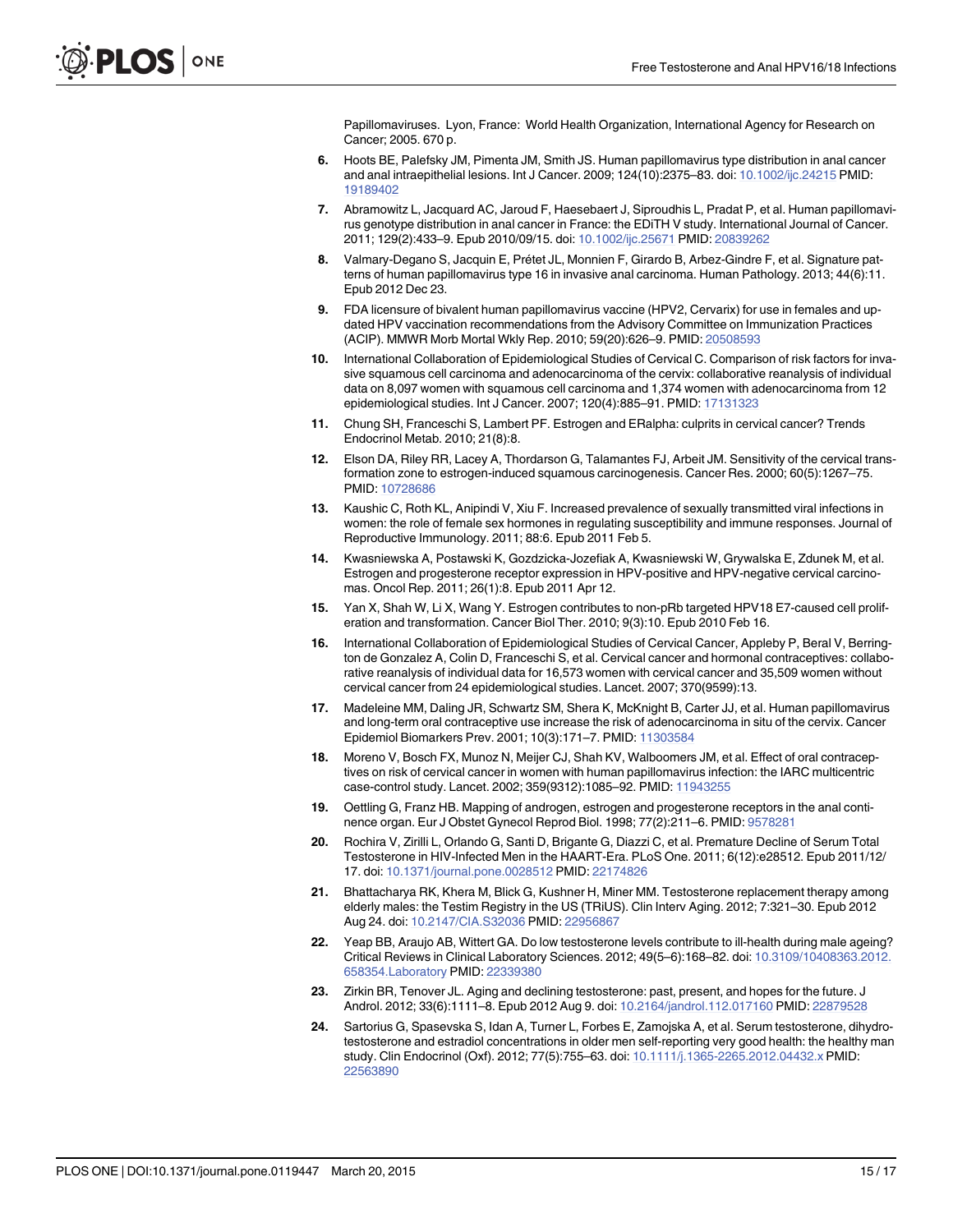- <span id="page-15-0"></span>[25.](#page-1-0) Borst SE, Mulligan T. Testosterone replacement therapy for older men. Clin Interv Aging. 2007; 2 (4):561–6. PMID: [18225456](http://www.ncbi.nlm.nih.gov/pubmed/18225456)
- [26.](#page-2-0) Monroe AK, Dobs AS, Xu X, Palella FJ, Kingsley LA, Witt MD, et al. Sex hormones, insulin resistance, and diabetes mellitus among men with or at risk for HIV infection. J Acquir Immune Defic Syndr. 2011; 58(2):173–80. doi: [10.1097/QAI.0b013e3182278c09](http://dx.doi.org/10.1097/QAI.0b013e3182278c09) PMID: [21705912](http://www.ncbi.nlm.nih.gov/pubmed/21705912)
- [27.](#page-2-0) Kaslow RA, Ostrow DG, Detels R, Phair JP, Polk BF, Rinaldo CR Jr. The Multicenter AIDS Cohort Study: rationale, organization, and selected characteristics of the participants. American Journal of Epidemiology. 1987; 126(2):310–8. PMID: [3300281](http://www.ncbi.nlm.nih.gov/pubmed/3300281)
- [28.](#page-2-0) Konig J. MACS Public Data Set MultiCenter AIDS Cohort Study Group website2011 [cited 2015 January 7]. Available from: [http://www.statepi.jhsph.edu/macs/pdt.html.](http://www.statepi.jhsph.edu/macs/pdt.html)
- [29.](#page-2-0) Svartberg J, Midtby M, Bonaa KH, Sundsfjord J, Joakimsen RM, Jorde R. The associations of age, lifestyle factors and chronic disease with testosterone in men: the Tromso Study. Eur J Endocrinol. 2003; 149(2):145–52. PMID: [12887292](http://www.ncbi.nlm.nih.gov/pubmed/12887292)
- 30. Bolelli G, Muti P, Micheli A, Sciajno R, Franceschetti F, Krogh V, et al. Validity for epidemiological studies of long-term cryoconservation of steroid and protein hormones in serum and plasma. Cancer Epidemiol Biomarkers Prev. 1995; 4(5):509–13. PMID: [7549807](http://www.ncbi.nlm.nih.gov/pubmed/7549807)
- [31.](#page-2-0) Kley HK, Schlaghecke R, Kruskemper HL. [Stability of steroids in plasma over a 10-year period]. Journal of clinical chemistry and clinical biochemistry Zeitschrift fur klinische Chemie und klinische Biochemie. 1985; 23(12):875–8. PMID: [3831227](http://www.ncbi.nlm.nih.gov/pubmed/3831227)
- [32.](#page-3-0) Chin-Hong PV, Vittinghoff E, Cranston RD, Browne L, Buchbinder S, Colfax G, et al. Age-related prevalence of anal cancer precursors in homosexual men: the EXPLORE study. J Natl Cancer Inst. 2005; 97 (12):896–905. PMID: [15956651](http://www.ncbi.nlm.nih.gov/pubmed/15956651)
- [33.](#page-3-0) COBAS HPV Test [Internet]. U.S. Food and Drug Administration: Labeling. 2011 [cited 07/28/2014]. Available from: [http://www.accessdata.fda.gov/cdrh\\_docs/pdf10/P100020c.pdf](http://www.accessdata.fda.gov/cdrh_docs/pdf10/P100020c.pdf).
- [34.](#page-3-0) Gravitt PE, Peyton CL, Alessi TQ, Wheeler CM, Coutlee F, Hildesheim A, et al. Improved amplification of genital human papillomaviruses. J Clin Microbiol. 2000; 38(1):357-61. PMID: [10618116](http://www.ncbi.nlm.nih.gov/pubmed/10618116)
- [35.](#page-3-0) Castle PE, Gravitt PE, Solomon D, Wheeler CM, Schiffman M. Comparison of linear array and line blot assay for detection of human papillomavirus and diagnosis of cervical precancer and cancer in the atypical squamous cell of undetermined significance and low-grade squamous intraepithelial lesion triage study. J Clin Microbiol. 2008; 46(1):109–17. PMID: [17989194](http://www.ncbi.nlm.nih.gov/pubmed/17989194)
- [36.](#page-3-0) Castle PE, Porras C, Quint WG, Rodriguez AC, Schiffman M, Gravitt PE, et al. Comparison of two PCR-based human papillomavirus genotyping methods. J Clin Microbiol. 2008; 46(10):3437–45. doi: [10.1128/JCM.00620-08](http://dx.doi.org/10.1128/JCM.00620-08) PMID: [18716224](http://www.ncbi.nlm.nih.gov/pubmed/18716224)
- [37.](#page-3-0) Vermeulen A, Verdonck L, Kaufman JM. A critical evaluation of simple methods for the estimation of free testosterone in serum. J Clin Endocrinol Metab. 1999; 84(10):3666–72. PMID: [10523012](http://www.ncbi.nlm.nih.gov/pubmed/10523012)
- [38.](#page-3-0) Monroe AK, Dobs AS, Palella FJ, Kingsley LA, Witt MD, Brown TT. Morning free and total testosterone in HIV-infected men: implications for the assessment of hypogonadism. AIDS research and therapy. 2014; 11(1):6. doi: [10.1186/1742-6405-11-6](http://dx.doi.org/10.1186/1742-6405-11-6) PMID: [24450960](http://www.ncbi.nlm.nih.gov/pubmed/24450960)
- [39.](#page-3-0) Bhasin S, Cunningham GR, Hayes FJ, Matsumoto AM, Snyder PJ, Swerdloff RS, et al. Testosterone therapy in men with androgen deficiency syndromes: an Endocrine Society clinical practice guideline. J Clin Endocrinol Metab. 2010; 95(6):2536–59. doi: [10.1210/jc.2009-2354](http://dx.doi.org/10.1210/jc.2009-2354) PMID: [20525905](http://www.ncbi.nlm.nih.gov/pubmed/20525905)
- [40.](#page-4-0) Zou G. A modified poisson regression approach to prospective studies with binary data. Am J Epide-miol. 2004; 159(7):702-6. PMID: [15033648](http://www.ncbi.nlm.nih.gov/pubmed/15033648)
- [41.](#page-10-0) Alemany L, Saunier M, Alvarado-Cabrero I, Quiros B, Salmeron J, Shin HR, et al. Human papillomavirus DNA prevalence and type distribution in anal carcinomas worldwide. Int J Cancer. 2014. doi: [10.](http://dx.doi.org/10.1002/ijc.28963) [1002/ijc.28963](http://dx.doi.org/10.1002/ijc.28963)
- [42.](#page-10-0) de Pokomandy A, Rouleau D, Ghattas G, Vezina S, Cote P, Macleod J, et al. Prevalence, clearance, and incidence of anal human papillomavirus infection in HIV-infected men: the HIPVIRG cohort study. J Infect Dis. 2009; 199(7):965–73. doi: [10.1086/597207](http://dx.doi.org/10.1086/597207) PMID: [19239366](http://www.ncbi.nlm.nih.gov/pubmed/19239366)
- [43.](#page-10-0) Yoshikawa H, Ebihara K, Tanaka Y, Noda K. Efficacy of quadrivalent human papillomavirus (types 6, 11, 16 and 18) vaccine (GARDASIL) in Japanese women aged 18–26 years. Cancer Sci. 2013; 104 (4):465–72. doi: [10.1111/cas.12106](http://dx.doi.org/10.1111/cas.12106) PMID: [23331518](http://www.ncbi.nlm.nih.gov/pubmed/23331518)
- [44.](#page-10-0) Villa LL, Costa RL, Petta CA, Andrade RP, Ault KA, Giuliano AR, et al. Prophylactic quadrivalent human papillomavirus (types 6, 11, 16, and 18) L1 virus-like particle vaccine in young women: a randomised double-blind placebo-controlled multicentre phase II efficacy trial. Lancet Oncol. 2005; 6 (5):271–8. Epub 2005/05/03. PMID: [15863374](http://www.ncbi.nlm.nih.gov/pubmed/15863374)
- [45.](#page-11-0) Kim CJ, Um SJ, Kim TY, Kim EJ, Park TC, Kim SJ, et al. Regulation of cell growth and HPV genes by exogenous estrogen in cervical cancer cells. Int J Gynecol Cancer. 2000; 10(2):157–64. PMID: [11240668](http://www.ncbi.nlm.nih.gov/pubmed/11240668)